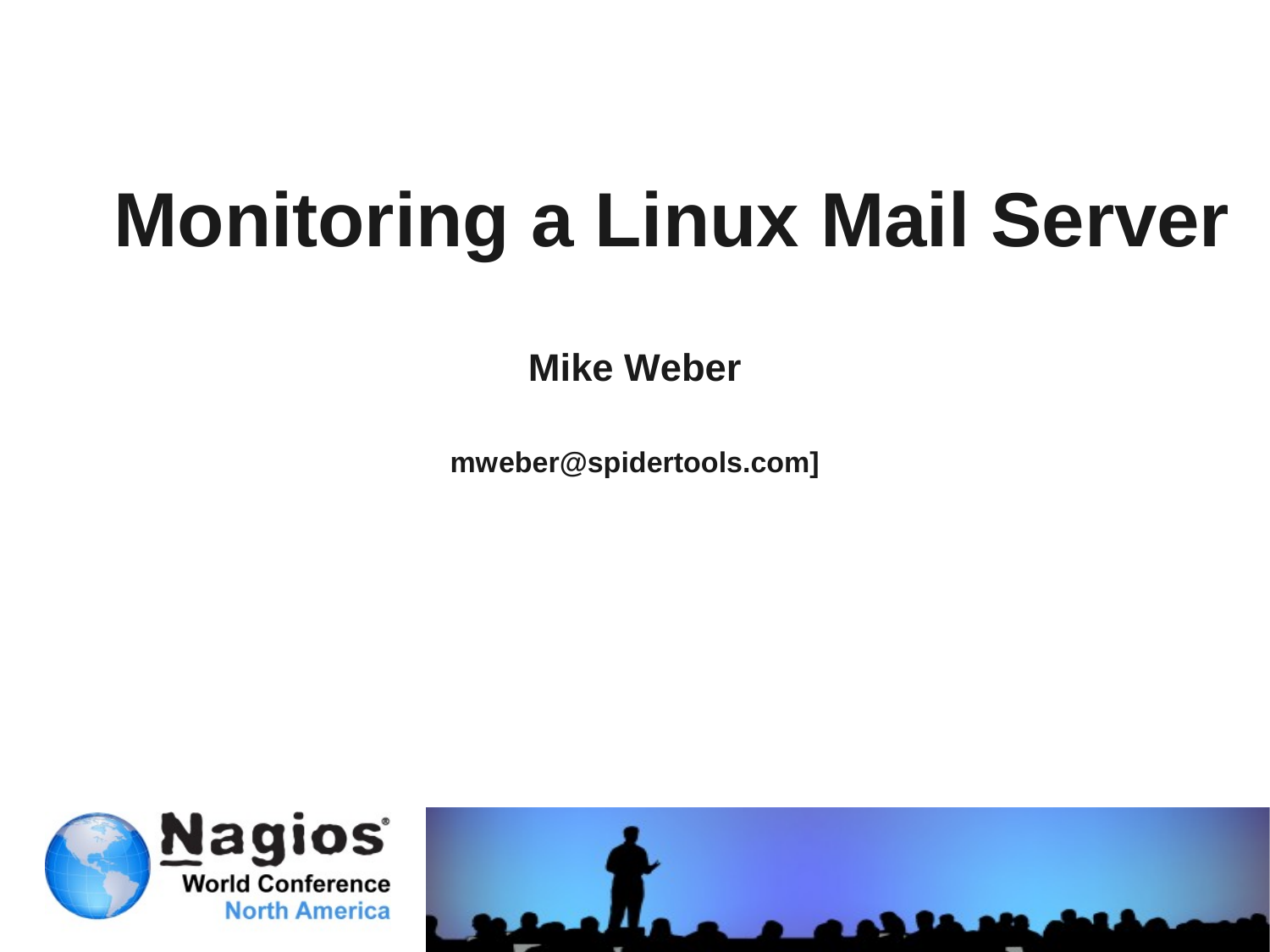### **Various Methods to Monitor Mail Server**

### **Public Ports**

SMTP on Port 25 POPS on Port 995 IMAPS on Port 993

### SNMP

Amavis on Port 10024 Reinjection Port on 10025 Spamassassin on Port 783

### **>NRPE**

Virus Signatures Virus Activity Virus Numbers

# **Perl Plugin**

Email Delivery Verify Read Email Headers Verify Read Headers and Content

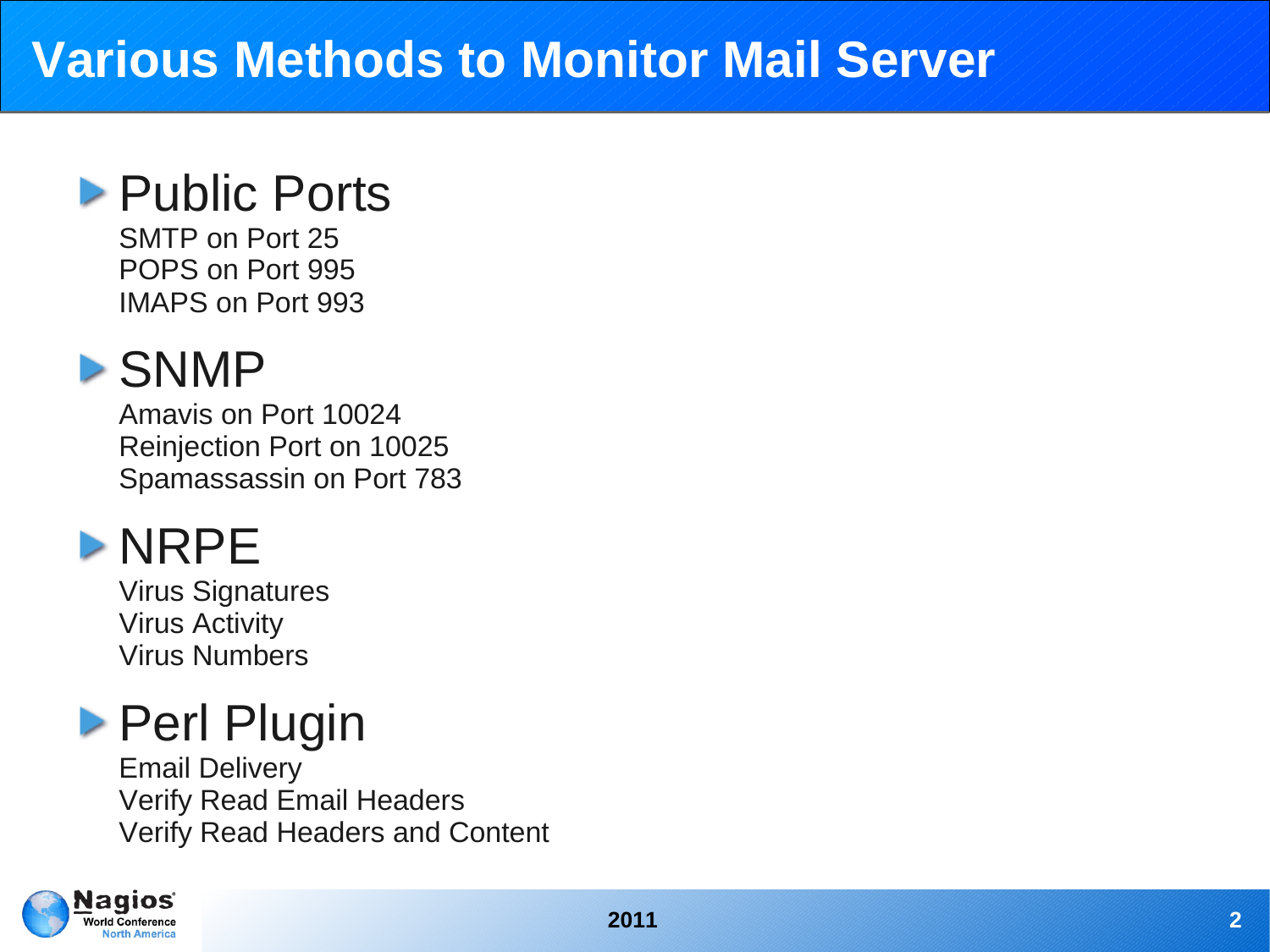### **Various Methods to Monitor Mail Server**

# **>SSH**

Amavis on Port 10024 Reinjection Port on 10025 Spamassassin on Port 783 Virus Signatures Virus Activity Virus Numbers Email Delivery Verify Read Email Headers Verify Read Headers and Content

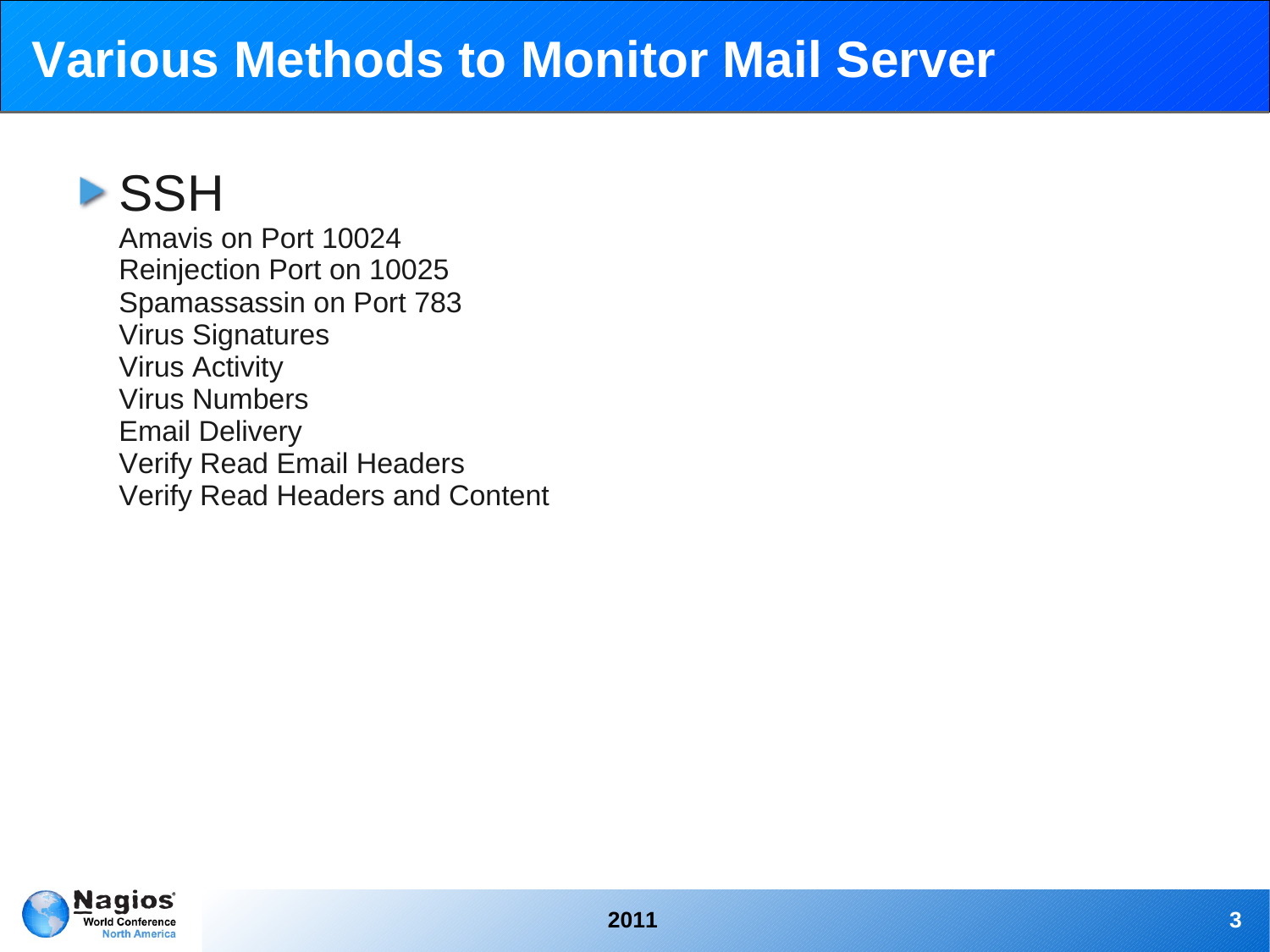### **Monitor Public Mail Ports**

### ▶ SMTP Port 25

Port Status Response Times Graph Response Times

# **IMAPS Port 993**

Port Status Response Times Graph Response Times

### POP3S Port 995

Port Status Response Times Graph Response Times

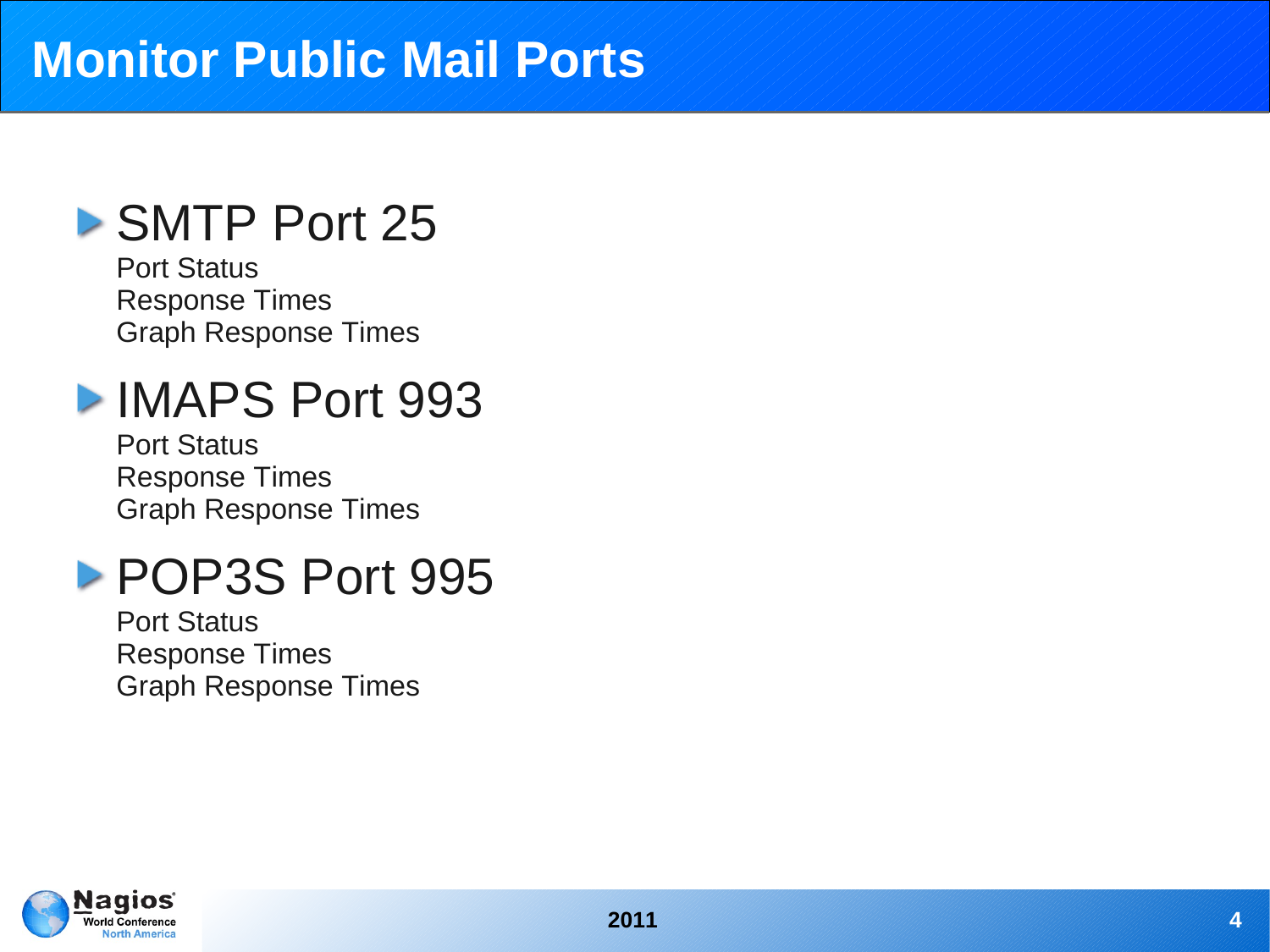# **Monitor Email Delivery**

Host mail Service: SMTP Port 25

4 Hours 10 08 11 6:45 - 10 08 11 10:45



Host mail Service: SMTP Port 25

25 Hours 09 08 11 9:45 - 10 08 11 10:45

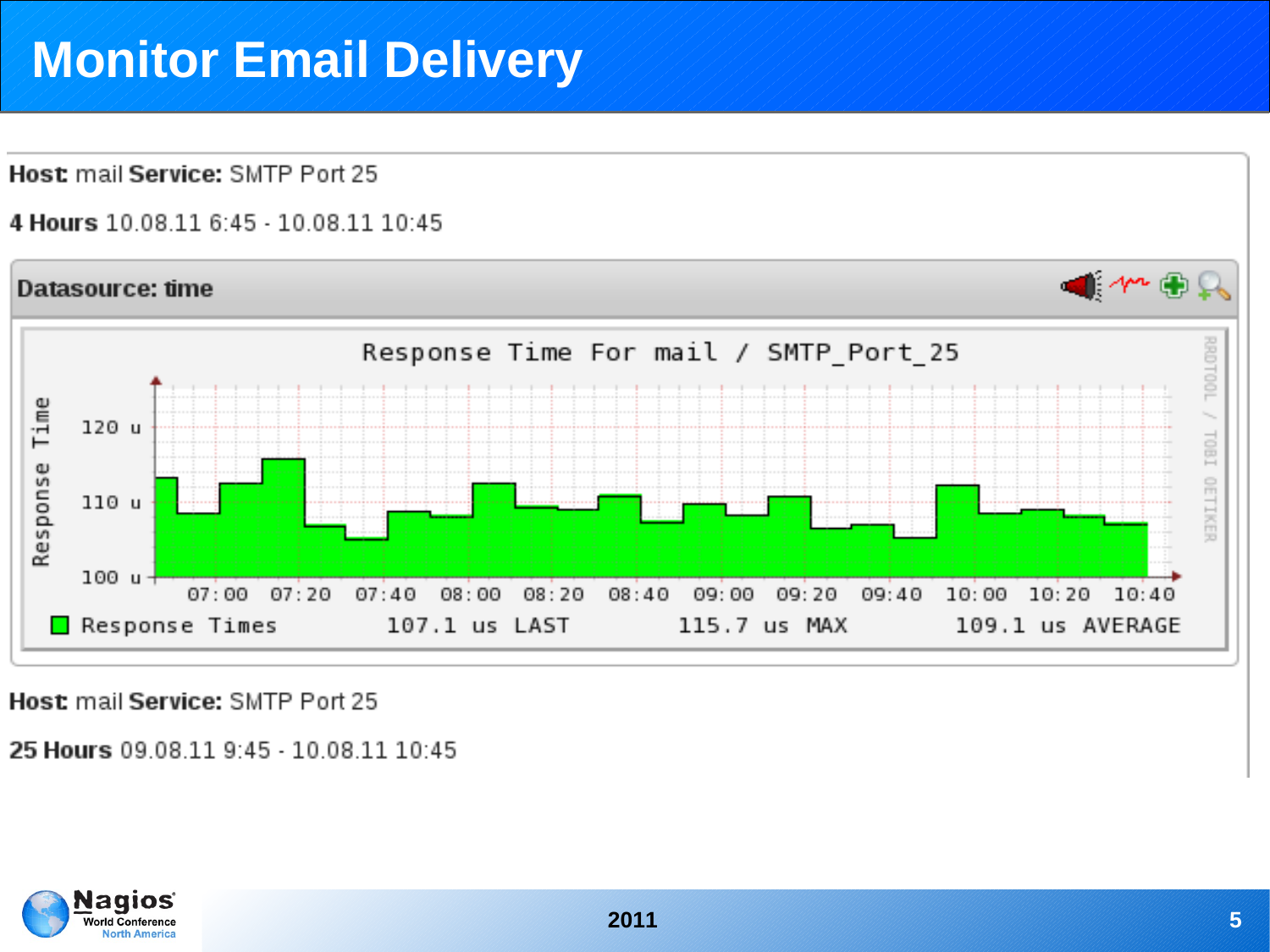# **Monitor Public Mail Ports**

# Port Status – Connection Time

```
define service{
                use                           genericservice
        hostgroup name debian-servers
                service_description           Postfix Port
}define service{
                use                           genericservice
        hostgroup name debian-servers
                service_description           Secure IMAPS
}
define service{
                use                           genericservice
        host name db
                service_description           POP3S Port 995
}
```
check\_command check\_tcp!25 w 03 c 05

check\_command check\_tcp!993 w 03 c 06

check\_command check\_tcp!995 w 03 c 06

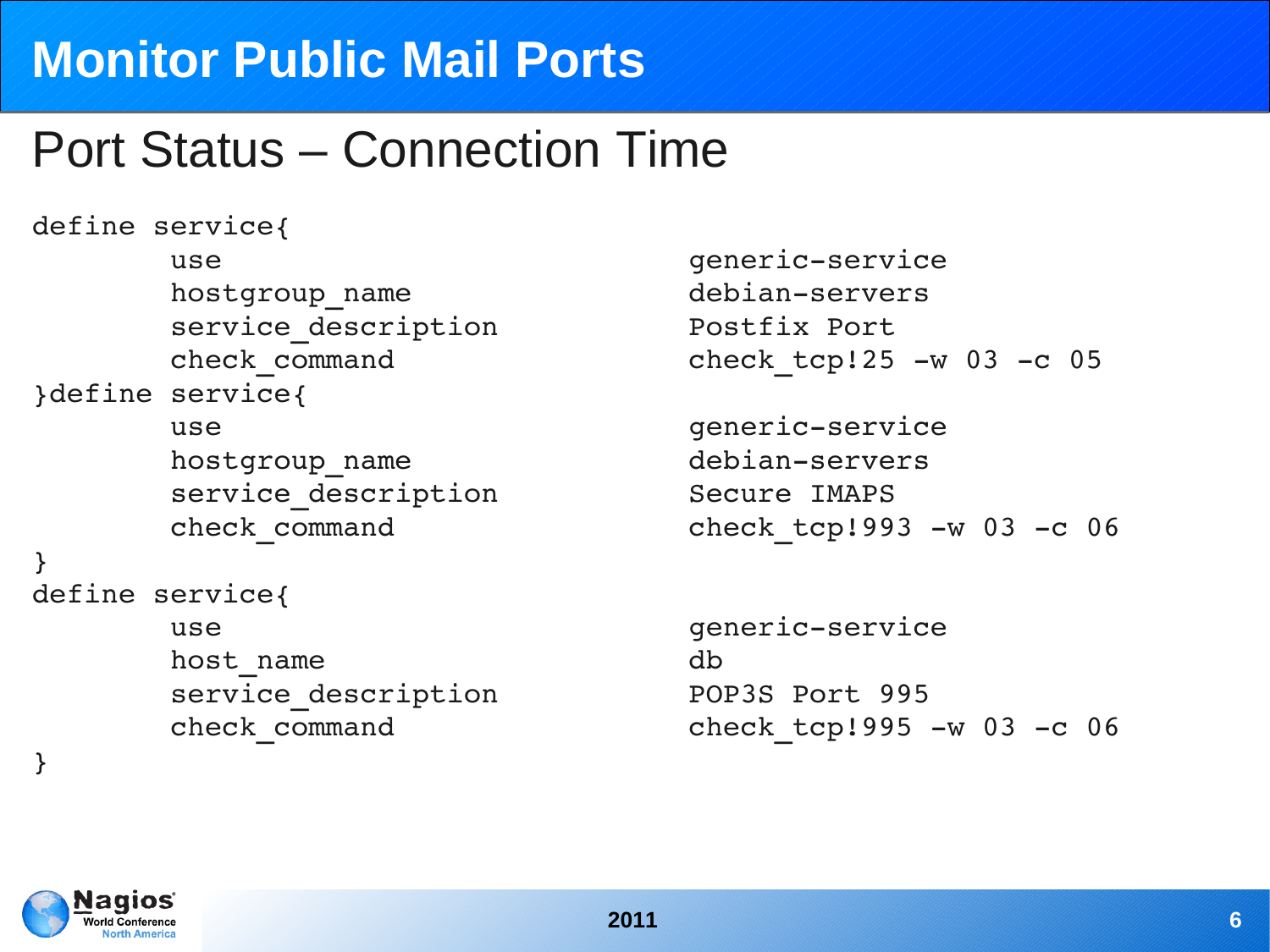# **Monitor Public Mail Ports**

### **Nagios Core Config Manager**

### Service Management

**World Conference North America** 

| Common Settings             | Check Settings                  | Alert Settings                              | Misc Settings     |                                                             |                                                                     |
|-----------------------------|---------------------------------|---------------------------------------------|-------------------|-------------------------------------------------------------|---------------------------------------------------------------------|
| <b>Common Settings</b>      |                                 |                                             |                   |                                                             |                                                                     |
| Config Name*                | 192.168.5.45                    |                                             | $\mathbf{\Theta}$ |                                                             |                                                                     |
| Hosts*                      |                                 |                                             | 7                 | Host groups*                                                | $\star$<br>4                                                        |
|                             | 192.168.5.45                    |                                             |                   |                                                             | linux-servers                                                       |
|                             | localhost                       |                                             | $\bf \odot$       |                                                             | $\bullet$                                                           |
|                             | $\bigcirc$ +<br>$\bigcirc$      | null $\circledcirc$ standard $\circledcirc$ |                   |                                                             | null ostandard O<br>$\bigcirc$ + $\bigcirc$                         |
| Service description*        | <b>SMTP</b>                     |                                             | $\bullet$         | Service groups                                              | 4                                                                   |
| Display name                |                                 |                                             | $\, \bullet \,$   |                                                             |                                                                     |
| Active                      | $\overline{\blacktriangledown}$ |                                             |                   |                                                             | $\circledcirc$                                                      |
|                             |                                 |                                             |                   |                                                             | $\bigcirc$ + $\bigcirc$ null $\circledcirc$ standard $\circledcirc$ |
| Check command*              | check_tcp                       |                                             | न⊚                |                                                             |                                                                     |
| Command view                |                                 |                                             |                   | \$USER1\$/check_tcp -H \$HOSTADDRESS\$ -p \$ARG1\$ \$ARG2\$ |                                                                     |
| \$ARG1\$                    | 25                              |                                             | ◉                 | \$ARG5\$                                                    |                                                                     |
| <b>\$ARG2\$</b>             | $-t6$                           |                                             |                   | \$ARG6\$                                                    |                                                                     |
| <b>\$ARG3\$</b>             |                                 |                                             |                   | \$ARG7\$                                                    |                                                                     |
| \$ARG4\$                    |                                 |                                             |                   | \$ARG8\$                                                    |                                                                     |
| <b>Additional templates</b> |                                 |                                             |                   |                                                             |                                                                     |
| Template Name               |                                 |                                             |                   |                                                             |                                                                     |
| xiwizard_smtp_service       |                                 |                                             |                   | 小小园                                                         |                                                                     |
| <b>Nagios</b>               |                                 |                                             |                   |                                                             |                                                                     |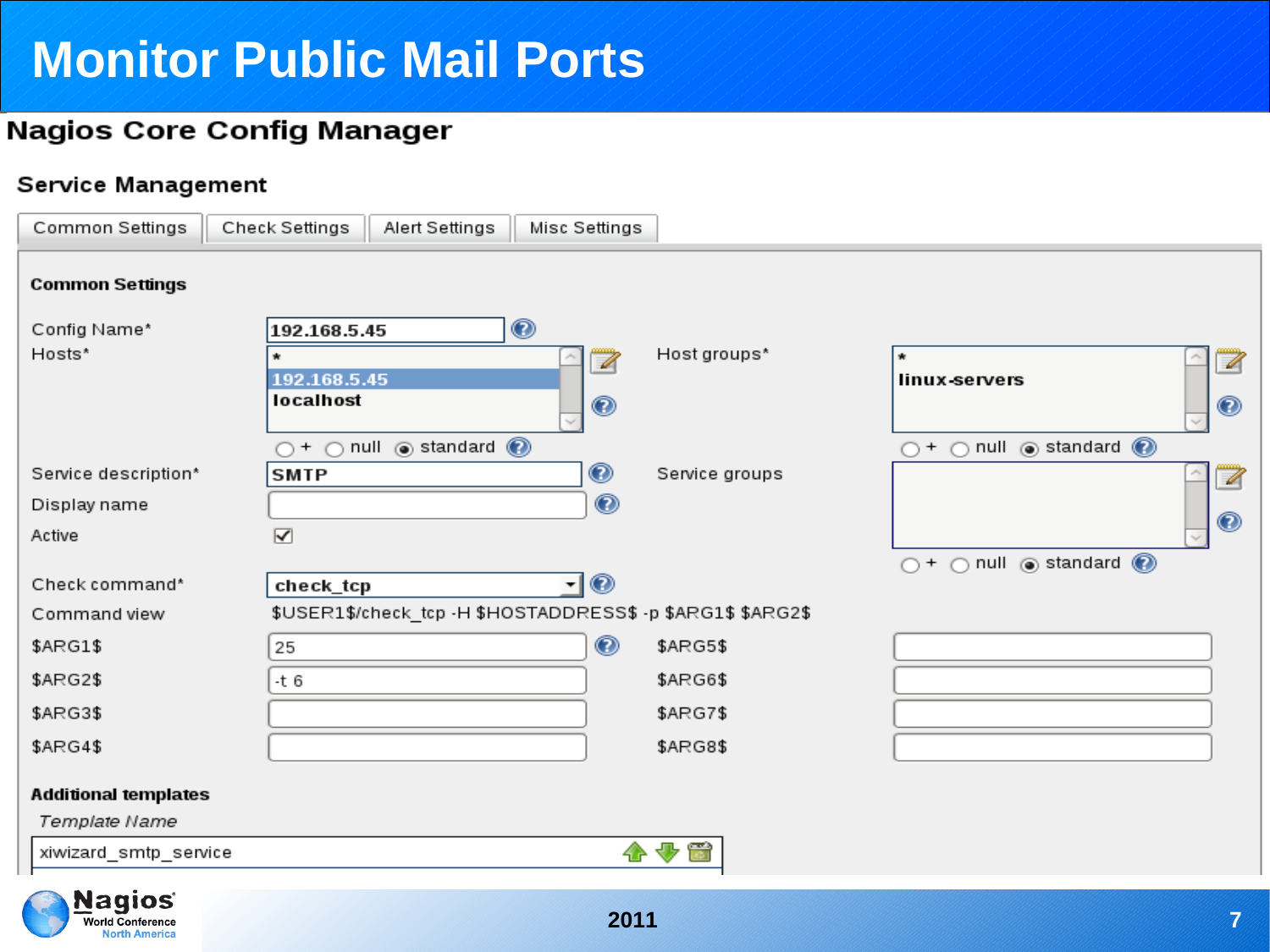# **Monitoring Content Filter, Reinjection and Spamassassin with SNMP**

# **Content Filter Port 10024**

# ▶ Reinjection Port 10025

# ▶ Spamassassin Port 783

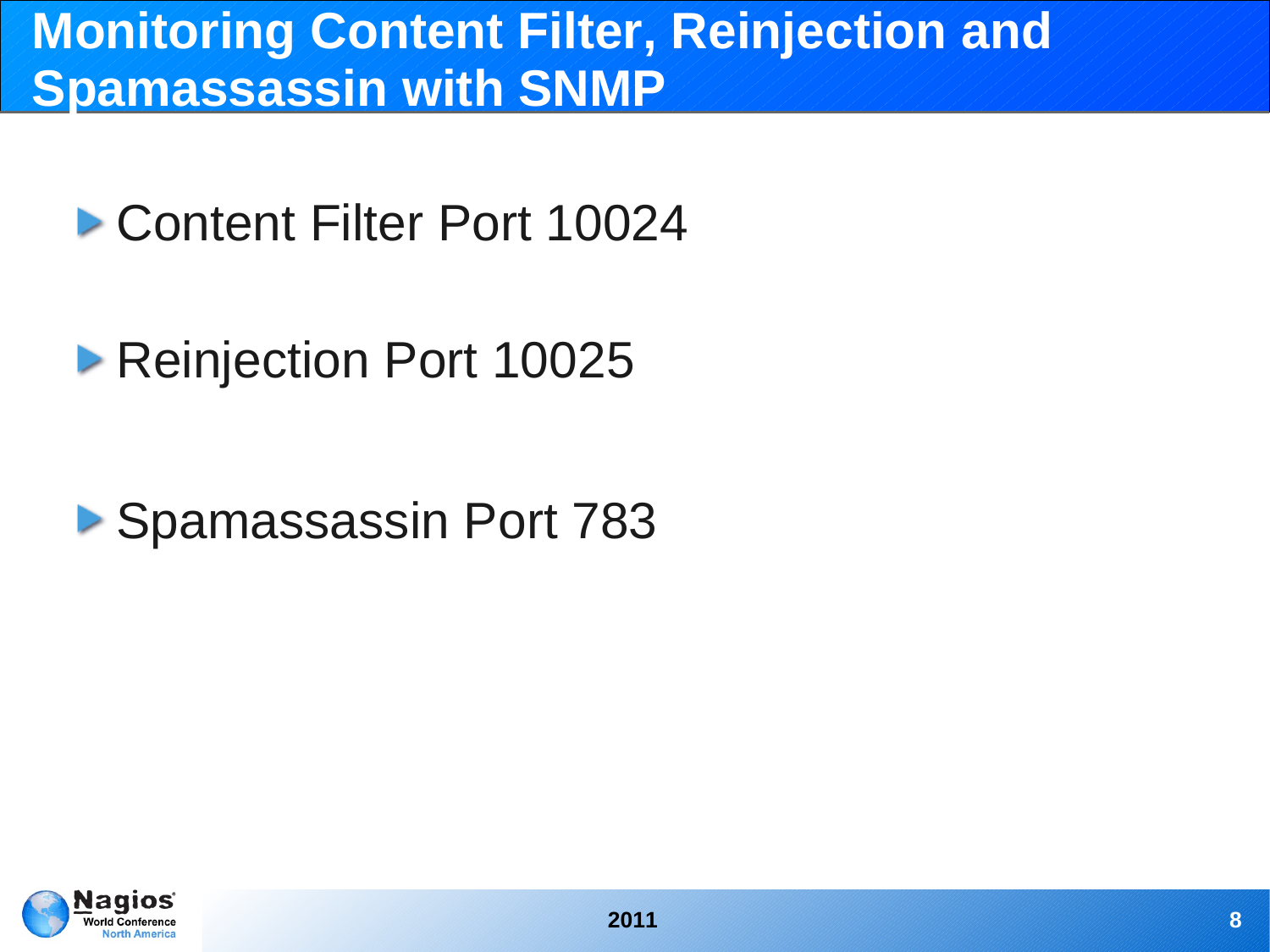### **Monitoring Content Filter and Reinjection**

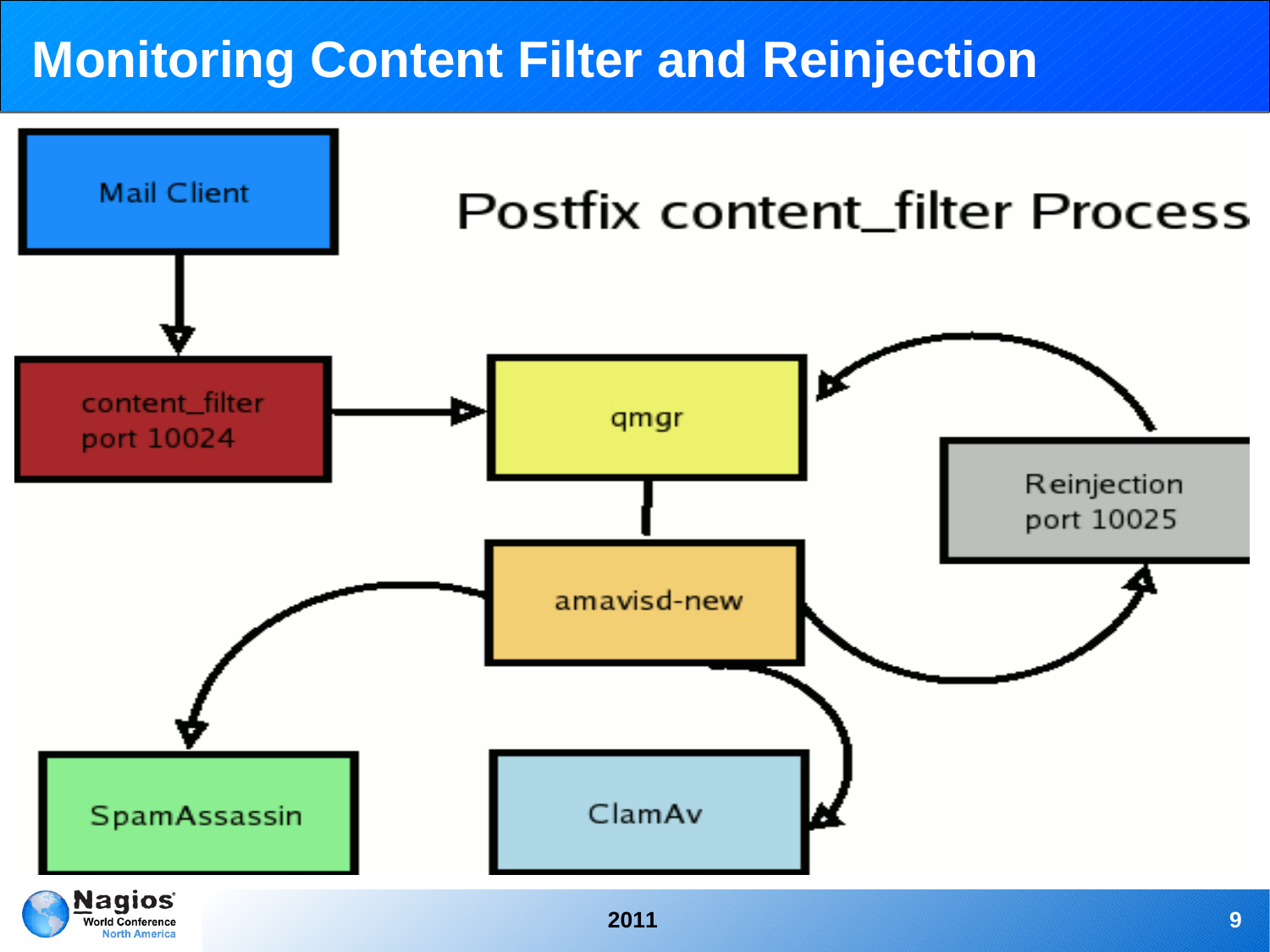### **Creating Bash Scripts for SNMP**

### **Command Definition** define command{ command name check amavis command line \$USER1\$/check amavis } **Service Definition** define service{ use  $q$ eneric-service host name  $\qquad \qquad$  mail service\_description Amavis: Virus Protection check\_command check\_amavis } **Script Using SNMP** #!/bin/bash amavis= $\frac{2}{\pi}$ (snmpnetstat -v 2c 192.168.5.191 -c public -Ca | grep 10024 |wc -1) if  $((\text{Samavis} > = 1))$ then echo "Amavis is Running" stateid=0 else echo "Danger: Amavis is NOT running, no virus protection" stateid=2 fi exit \$stateid

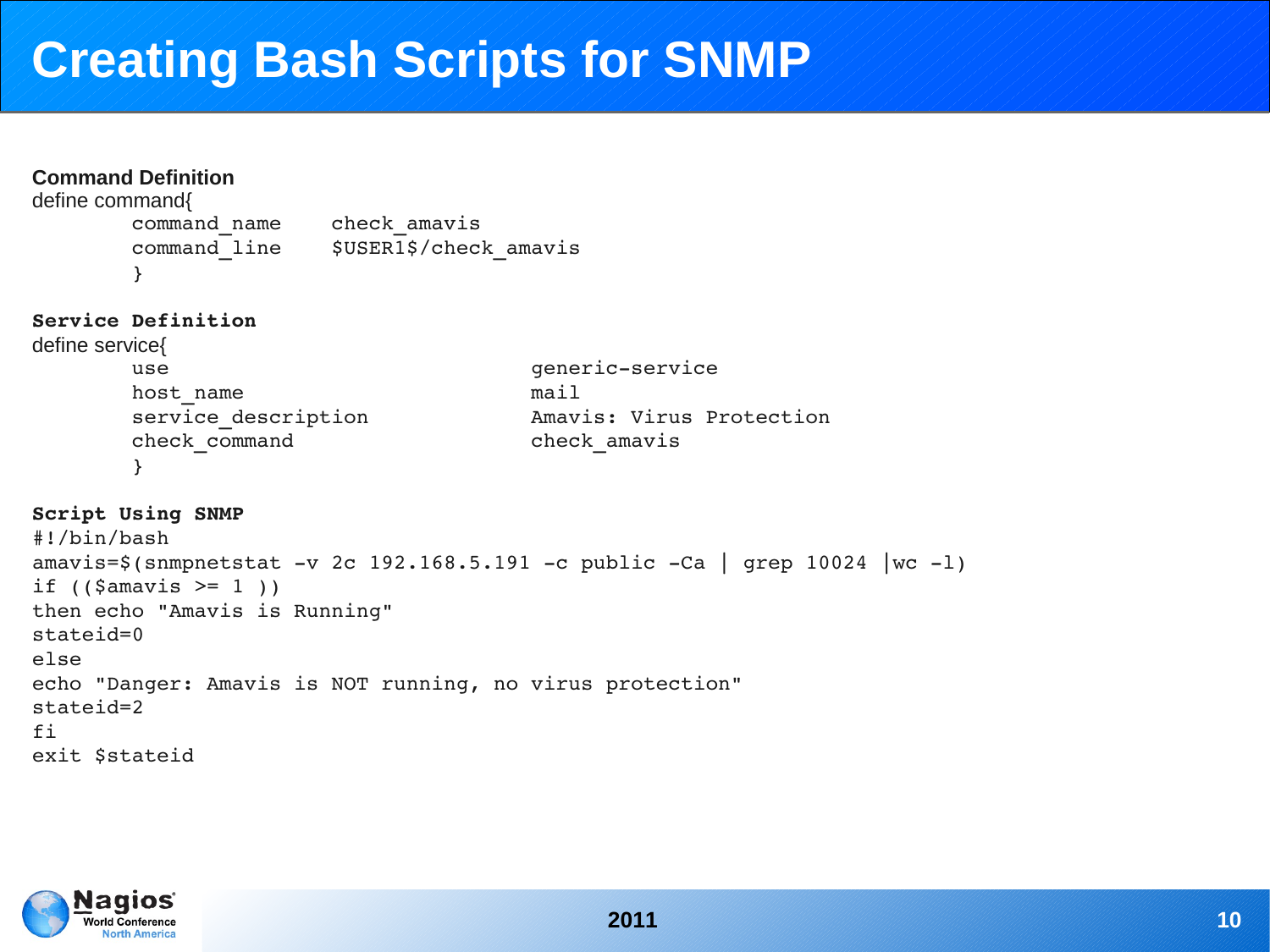## **Creating Bash Scripts for SNMP**

### snmpnetstat -v 2c 192.168.5.45 -c public -Ca

|     | Active Internet (tcp) Connections (including servers) |                                 |                  |
|-----|-------------------------------------------------------|---------------------------------|------------------|
|     | Proto Local Address                                   | Remote Address                  | $(\text{state})$ |
| tcp | *.ssh                                                 | $\star$ . $\star$               | <b>LISTEN</b>    |
|     | tcp *.smtp                                            | $\star$ . $\star$               | <b>LISTEN</b>    |
| tcp | *.pop3                                                | $\star$ . $\star$               | <b>LISTEN</b>    |
| tcp | *.sunrpc                                              | $\star$ . $\star$               | <b>LISTEN</b>    |
| tcp | *.imap                                                | $\star$ . $\star$               | <b>LISTEN</b>    |
| tcp | *.imaps                                               | $\star$ . $\star$               | <b>LISTEN</b>    |
| tcp | *.pop3s                                               | $\star$ . $\star$               | <b>LISTEN</b>    |
| tcp | *.5666                                                | $\star$ . $\star$               | <b>LISTEN</b>    |
| tcp | $*$ .38922                                            | $*$ .*                          | <b>LISTEN</b>    |
| tcp | localhost.ipp                                         | $*$ , $*$                       | LISTEN           |
| tcp | localhost.783                                         | $*$ .*                          | <b>LISTEN</b>    |
| tcp | localhost.10025                                       | $*$ , $*$                       | <b>LISTEN</b>    |
| tcp | 192.168.5.45.smtp                                     | 192.168.5.4.37932               | CLOSEWAIT        |
| tcp | 192.168.5.45.smtp                                     | 192.168.5.4.39143               | CLOSEWAIT        |
| tcp | 192.168.5.45.smtp                                     | 192.168.5.4.44947               | CLOSEWAIT        |
| tcp | 192.168.5.45.smtp                                     | 192.168.5.4.46752               | CLOSEWAIT        |
| tcp | 192.168.5.45.smtp                                     | 192.168.5.4.50184               | CLOSEWAIT        |
| tcp | 192.168.5.45.smtp                                     | 192.168.5.4.55465               | CLOSEWAIT        |
| tcp | 192.168.5.45.smtp                                     | 192.168.5.4.55674               | CLOSEWAIT        |
| tcp | 192.168.5.45.smtp                                     | 192.168.5.4.59800               | CLOSEWAIT        |
| tcp | 192.168.5.45.34091                                    | 192.168.5.4.http                | TIMEWAIT         |
| tcp | 192.168.5.45.34094                                    | 192.168.5.4.http                | TIMEWAIT         |
| tcp | 192.168.5.45.34095                                    | 192.168.5.4.http                | TIMEWAIT         |
| tcp | 192.168.5.45.34096                                    | 192.168.5.4.http                | TIMEWAIT         |
| tcp | 192.168.5.45.34097                                    | 192.168.5.4.http                | TIMEWAIT         |
| tcp | 192.168.5.45.34098                                    | 192.168.5.4.http                | TIMEWAIT         |
| tcp | 192.168.5.45.53845                                    | a69-192-195-51.d.httpsCLOSEWAIT |                  |

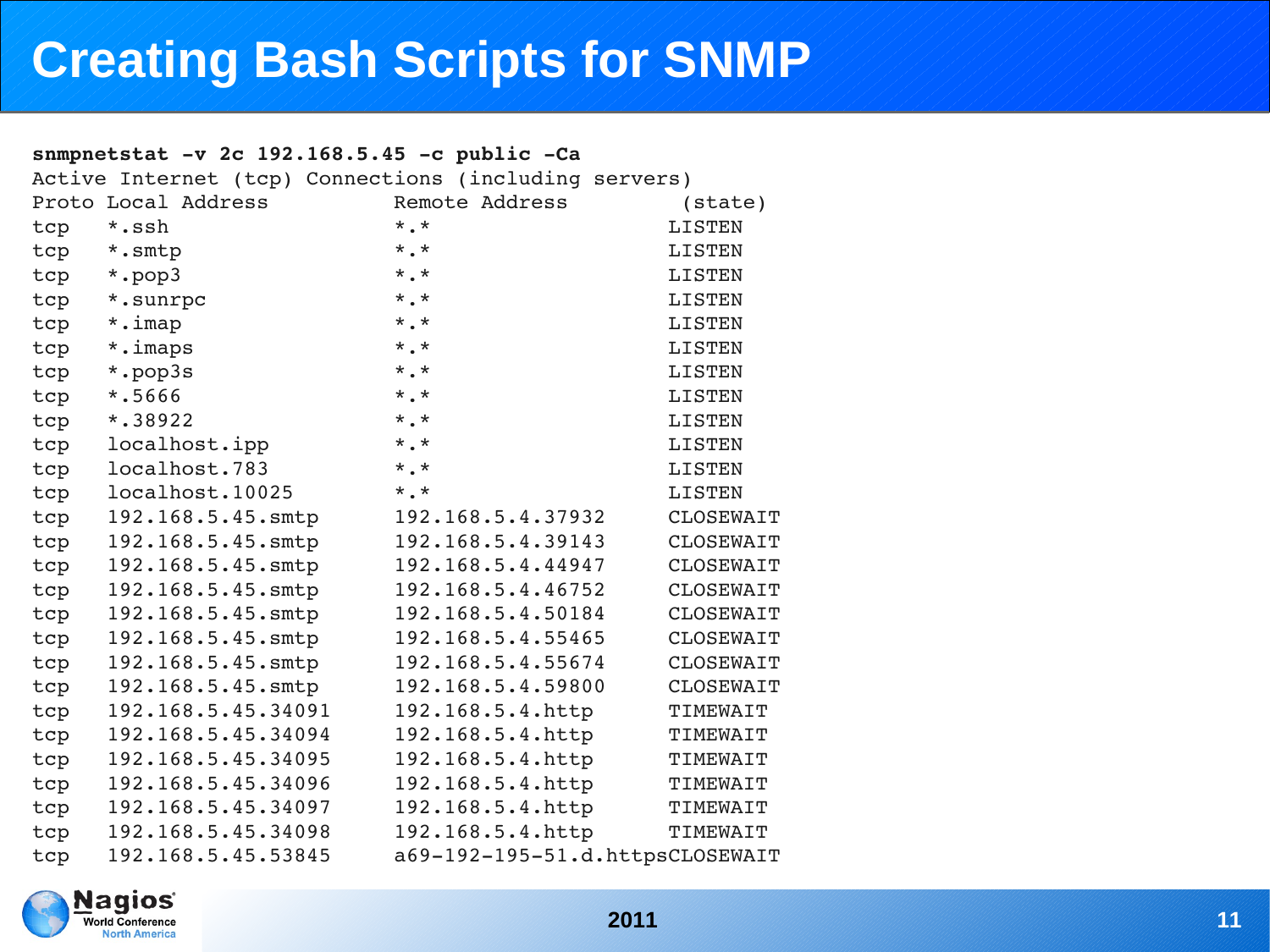### **Checking Amavis - SNMP**

### **Nagios Core Config Manager**

### **Command Management**

| Command*      | check_amavis                | U          |
|---------------|-----------------------------|------------|
| Command line* | <b>SUSER1S/check_amavis</b> |            |
| Command type  | check command               |            |
| Active        |                             |            |
| Abort<br>Save |                             | * required |

# **Install Script**

Install any script you want to use in the /usr/local/nagios/libexec with the correct permissions

# Create Command

Whenever you use your own script, you will need to create a command to access the script.

# **Create Check**

Once the command has been created you will be able to use it for any hosts.

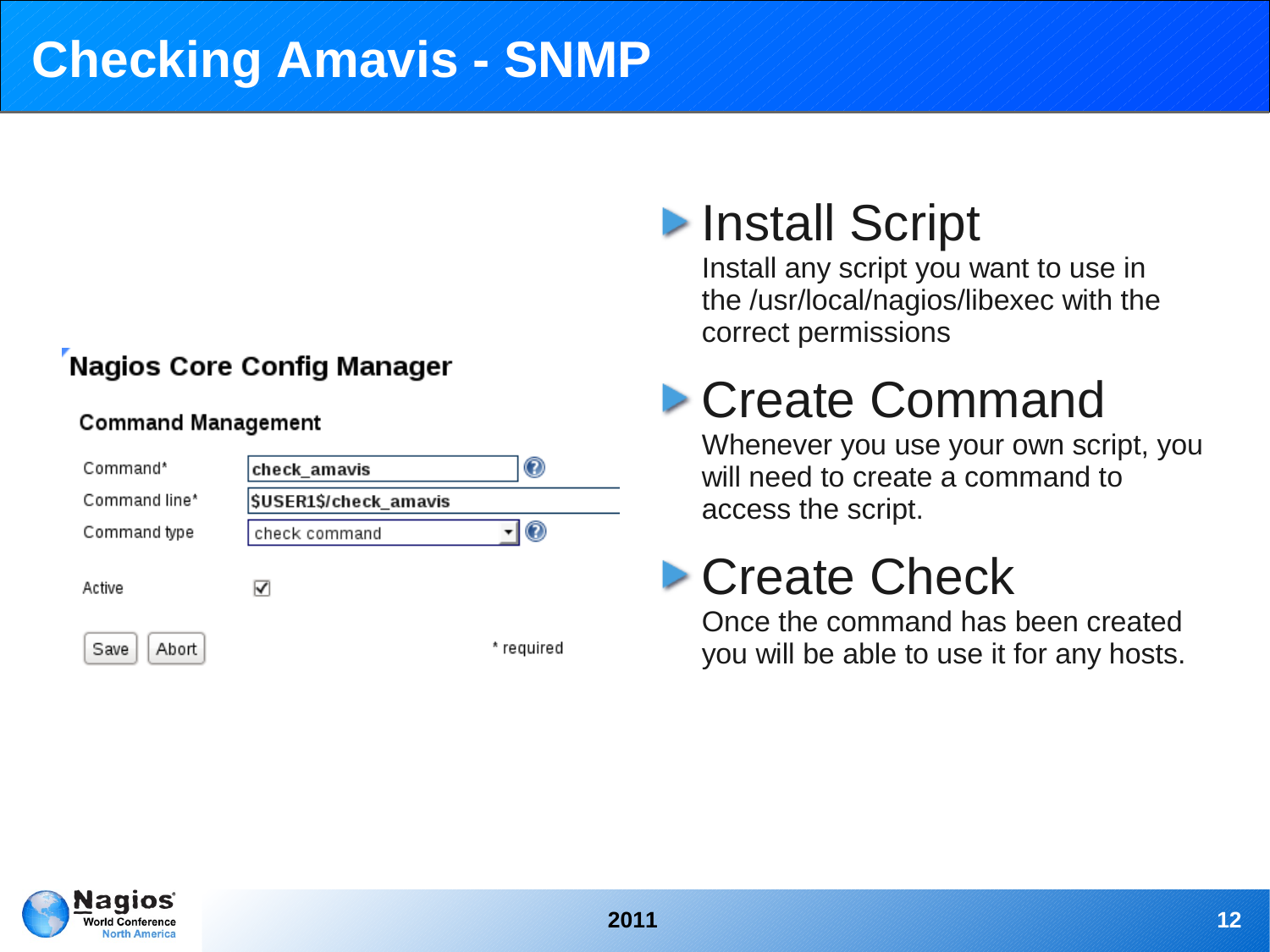# **Checking Amavis - SNMP**

### Nagios Core Config Manager

### Service Management

| Common Settings                                                  | Check Settings<br>Alert Settings<br>Misc Settings                     |                 |                                                                     |
|------------------------------------------------------------------|-----------------------------------------------------------------------|-----------------|---------------------------------------------------------------------|
| <b>Common Settings</b>                                           |                                                                       |                 |                                                                     |
| Config Name*                                                     | $\mathbf{\Theta}$<br>check_amavis                                     |                 |                                                                     |
| Hosts*                                                           | 4                                                                     | Host groups*    | 4                                                                   |
|                                                                  | 192.168.5.45<br>localhost                                             |                 | linux-servers                                                       |
|                                                                  | $\bullet$                                                             |                 | $\bullet$                                                           |
|                                                                  | $\bigcirc$ null $\circledcirc$ standard $\circledcirc$<br>$\bigcap$ + |                 | null o standard o<br>$\bigcap$ +<br>$\bigcap$                       |
| Service description*                                             | $\bullet$<br>check_amavis                                             | Service groups  | 4                                                                   |
| Display name                                                     | $\bf{O}$                                                              |                 |                                                                     |
| Active                                                           | $\overline{\blacktriangledown}$                                       |                 | $\bullet$                                                           |
|                                                                  |                                                                       |                 | $\bigcirc$ + $\bigcirc$ null $\circledcirc$ standard $\circledcirc$ |
| Check command*                                                   | ∃®<br>check_amavis                                                    |                 |                                                                     |
| Command view                                                     | \$USER1\$/check_amavis                                                |                 |                                                                     |
| \$ARG1\$                                                         | ◉                                                                     | <b>\$ARG5\$</b> |                                                                     |
| \$ARG2\$                                                         |                                                                       | \$ARG6\$        |                                                                     |
| \$ARG3\$                                                         |                                                                       | <b>\$ARG7\$</b> |                                                                     |
| \$ARG4\$                                                         |                                                                       | \$ARG8\$        |                                                                     |
| <b>Additional templates</b>                                      |                                                                       |                 |                                                                     |
| Template Name                                                    |                                                                       |                 |                                                                     |
| generic-service                                                  |                                                                       | 小小菌             |                                                                     |
| <b>Nagios</b><br><b>World Conference</b><br><b>North America</b> | 2011                                                                  |                 | 13                                                                  |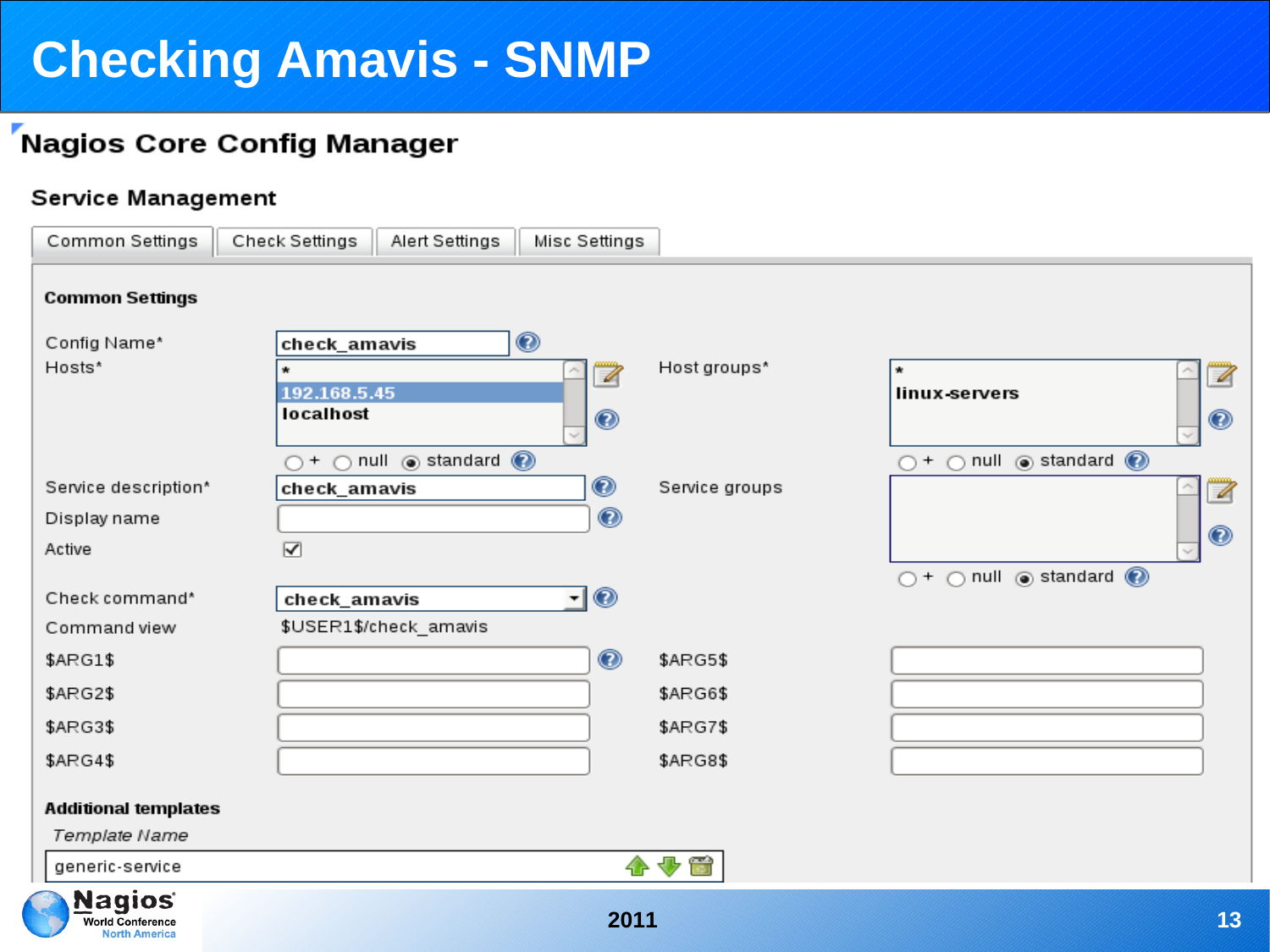# **Checking Spamassassin - SNMP**

### **Nagios Core Config Manager**

### **Command Management**

| Command*      | check_spamassassin           | $_{\odot}$   |  |
|---------------|------------------------------|--------------|--|
| Command line* | \$USER1\$/check_spamassassin |              |  |
| Command type  | check command                | $\mathcal Q$ |  |
| Active        |                              |              |  |
| Abort<br>Save |                              | * required   |  |

# **Install Script**

Install any script you want to use in the /usr/local/nagios/libexec with the correct permissions

# Create Command

Whenever you use your own script, you will need to create a command to access the script.

# **Create Check**

Once the command has been created you will be able to use it for any hosts.

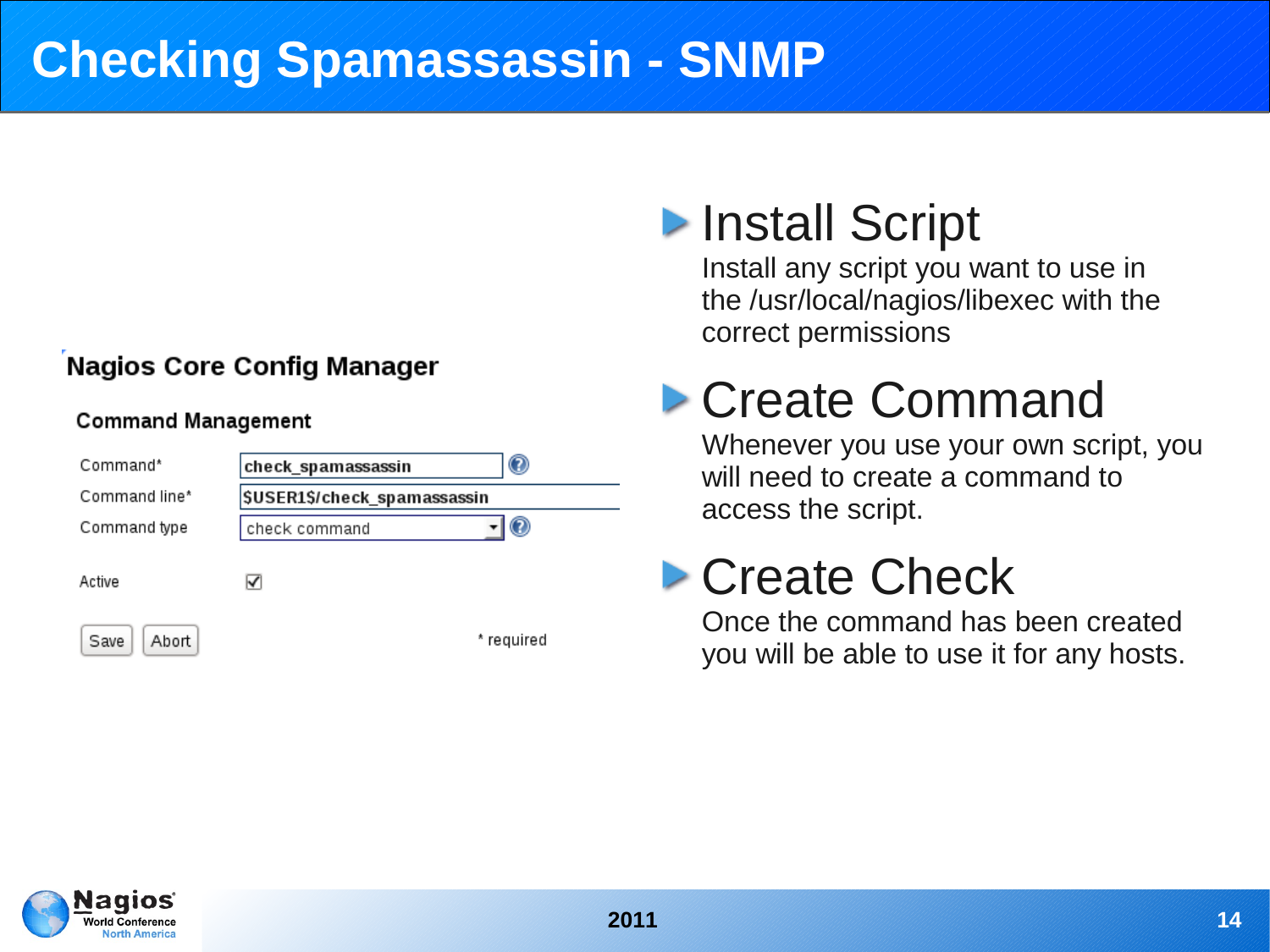# **Checking Spamassassin - SNMP**

### **Nagios Core Config Manager**

### **Service Management**

**North America** 

| Common Settings                              | Check Settings<br>Alert Settings<br>Misc Settings                                                           |                                    |                                                                                       |
|----------------------------------------------|-------------------------------------------------------------------------------------------------------------|------------------------------------|---------------------------------------------------------------------------------------|
| <b>Common Settings</b>                       |                                                                                                             |                                    |                                                                                       |
| Config Name*<br>Hosts*                       | ◉<br>check_spamassassin<br>7                                                                                | Host groups*                       | $\star$<br>4                                                                          |
|                                              | 192.168.5.45<br>localhost<br>$\mathbf{\copyright}$                                                          |                                    | linux-servers<br>$\bullet$                                                            |
| Service description*<br>Display name         | $\bigcirc$ + $\bigcirc$ null $\circledcirc$ standard $\circledcirc$<br>$\bullet$<br>check_spamassassin<br>◉ | Service groups                     | $\bigcirc$ + $\bigcirc$ null $\circledcirc$ standard $\circledcirc$<br>4              |
| Active                                       | $\overline{\mathbf{y}}$                                                                                     |                                    | $\circledcirc$<br>$\bigcirc$ + $\bigcirc$ null $\circledcirc$ standard $\circledcirc$ |
| Check command*<br>Command view               | ন⊚<br>check_spamassassin<br>\$USER1\$/check_spamassassin                                                    |                                    |                                                                                       |
| \$ARG1\$<br><b>\$ARG2\$</b>                  | ◉                                                                                                           | \$ARG5\$<br>\$ARG6\$               |                                                                                       |
| \$ARG3\$<br><b>\$ARG4\$</b>                  |                                                                                                             | <b>\$ARG7\$</b><br><b>\$ARG8\$</b> |                                                                                       |
| <b>Additional templates</b><br>Template Name |                                                                                                             |                                    |                                                                                       |
| generic-service                              |                                                                                                             | 少窗                                 |                                                                                       |
| <b>Nagios</b><br><b>World Conference</b>     | 2011                                                                                                        |                                    | 15                                                                                    |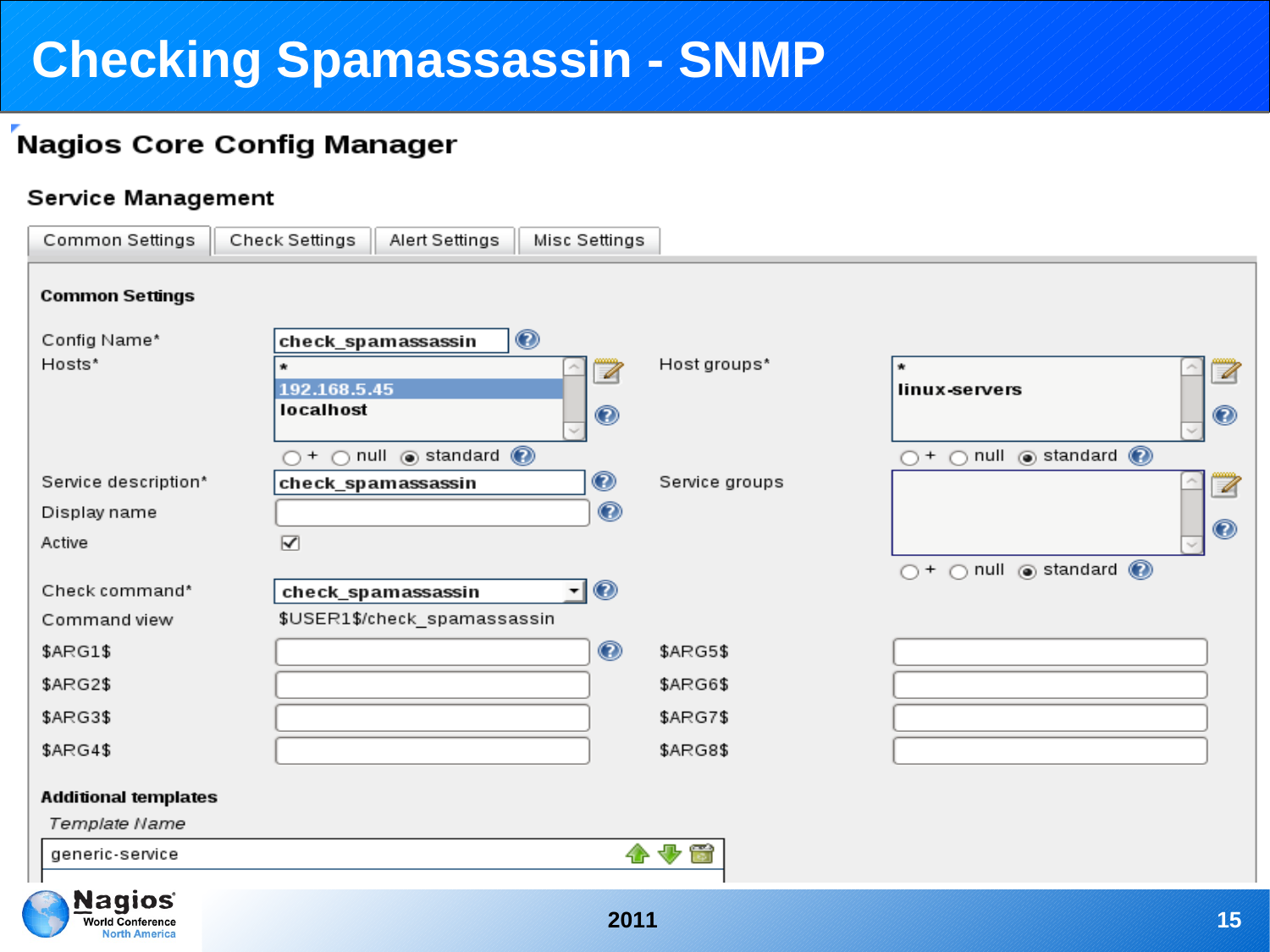### **Monitor Virus Activity with NRPE**

# **> Virus Signatures**

- ▶ Quarantine Status
- **Number of Viruses Captured**

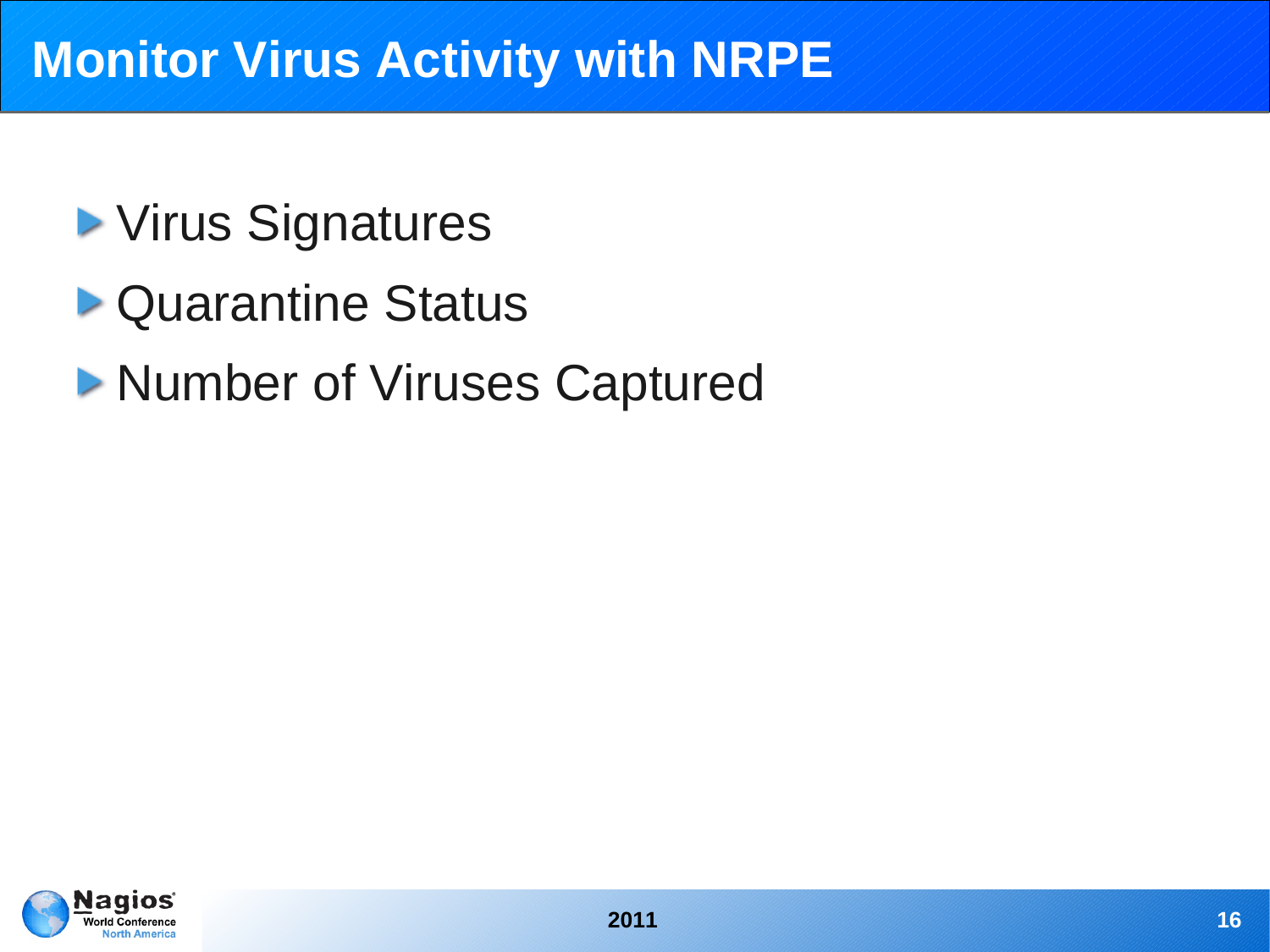### **Checking Virus Signatures – NRPE Daemon**

You will need to install xinetd and make sure you have a file in /etc/xinetd.d called nrpe on the client and it looks like this:

```
# default: off 
# description: NRPE (Nagios Remote Plugin Executor) 
service nrpe 
{ 
       flags = REUSE
               type            = UNLISTED 
       port = 5666socket type = stream
       wait = no
       user = naging        group           = nagios 
       \text{server} = / \text{usr/sbin/nrpe}server args = -c /usr/local/nagios/etc/nrpe.cfg --inetd
       log on failure += USERID
               disable         = no 
               only_from       = 127.0.0.1 192.168.5.50 
}
```
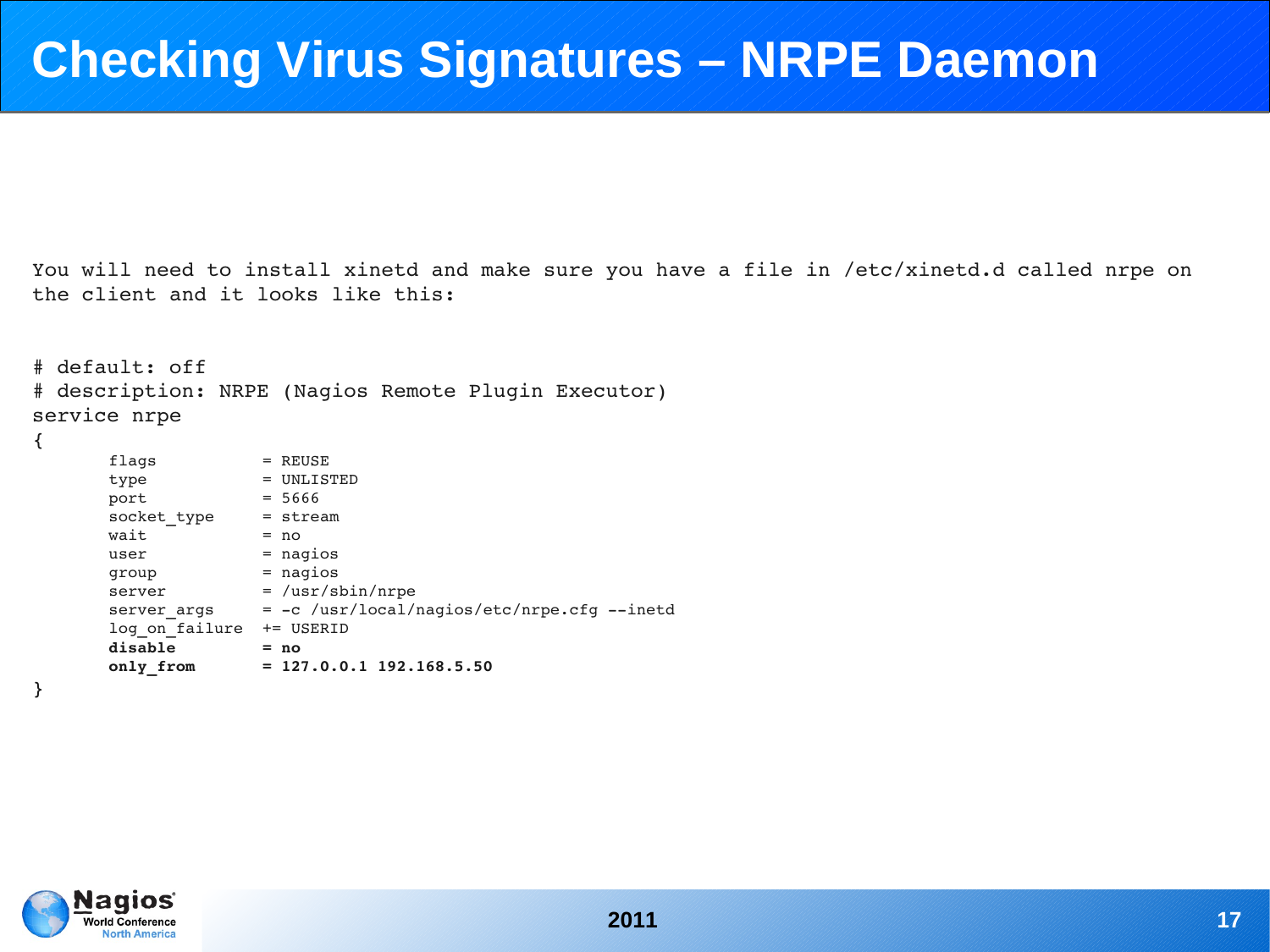# **Checking Virus Signatures - NRPE**

```
define command{
command name check nrpe
command line $USER1$/check nrpe -H $HOSTADDRESS$ -c $ARG1$
}
define service{
       use qeneric-service
       host name \qquad \qquad mail
               service_description             Virus Signatures
               check_command                   check_nrpe!check_signatures
        }
```
command[check\_signatures]=/usr/local/nagios/libexec/check\_signatures

### **Bash shell script**

```
 #!/bin/bash
dbase=\frac{2}{100} /var/log/clamav/clamd.log| grep "Database correctly reloaded"|wc -1)
sigs=$(tail -300 /var/log/clamav/clamd.log| grep "Database correctly reloaded"| awk -F\( '{print
$2}'|tail -1)
dbdate=$(tail -300 /var/log/clamav/clamd.log| grep "Database correctly reloaded"| awk -F' '
'{print $1, $2, $3}'|tail -1)
if \lceil "$dbase" -eq 0 ]
then
echo "Virus Signatures Out of Date"
stateid=2
else
echo "Virus Database Updated $dbdate with ($sigs"
stateid=0
fi
exit $stateid
```
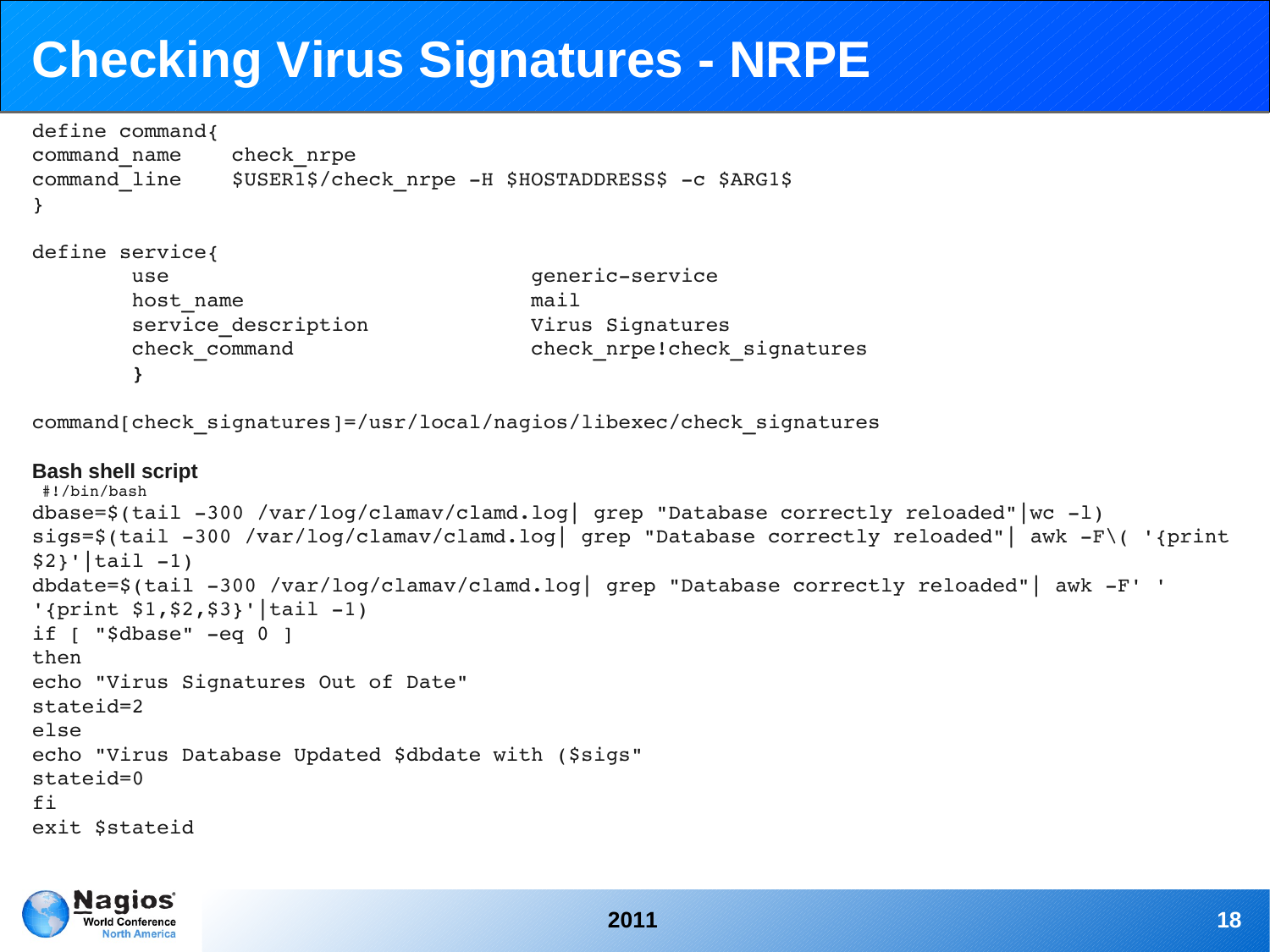# **Checking Virus Signatures - NRPE**

### **Vagios Core Config Manager**

### Service Management

| Common Settings                              | Check Settings<br>Alert Settings<br>Misc Settings                   |                                                                     |
|----------------------------------------------|---------------------------------------------------------------------|---------------------------------------------------------------------|
| <b>Common Settings</b>                       |                                                                     |                                                                     |
| Config Name*                                 | $\bullet$<br>check_signatures                                       |                                                                     |
| Hosts*                                       | Host groups*<br>$\star$<br>U                                        | $\star$<br>4                                                        |
|                                              | 192.168.5.45                                                        | linux-servers                                                       |
|                                              | localhost<br>◉                                                      | $\bullet$                                                           |
|                                              | $\bigcirc$ null $\circledast$ standard $\circledast$<br>$\bigcap$ + | $\bigcirc$ + $\bigcirc$ null $\circledcirc$ standard $\circledcirc$ |
| Service description*                         | ◉<br>Service groups<br>check_signatures                             | 7                                                                   |
| Display name                                 | ◉                                                                   |                                                                     |
| Active                                       | $\overline{\mathbf{v}}$                                             | $\bullet$                                                           |
|                                              |                                                                     | $\bigcirc$ + $\bigcirc$ null $\circledcirc$ standard $\circledcirc$ |
| Check command*                               | न⊚<br>check_nrpe                                                    |                                                                     |
| Command view                                 | \$USER1\$/check_nrpe -H \$HOSTADDRESS\$ -c \$ARG1\$ \$ARG2\$        |                                                                     |
| \$ARG1\$                                     | ◉<br>\$ARG5\$<br>check_signatures                                   |                                                                     |
| \$ARG2\$                                     | \$ARG6\$                                                            |                                                                     |
| \$ARG3\$                                     | \$ARG7\$                                                            |                                                                     |
| \$ARG4\$                                     | <b>\$ARG8\$</b>                                                     |                                                                     |
| <b>Additional templates</b><br>Template Name |                                                                     |                                                                     |
| generic-service                              | 喬<br>⊕<br>≏                                                         |                                                                     |

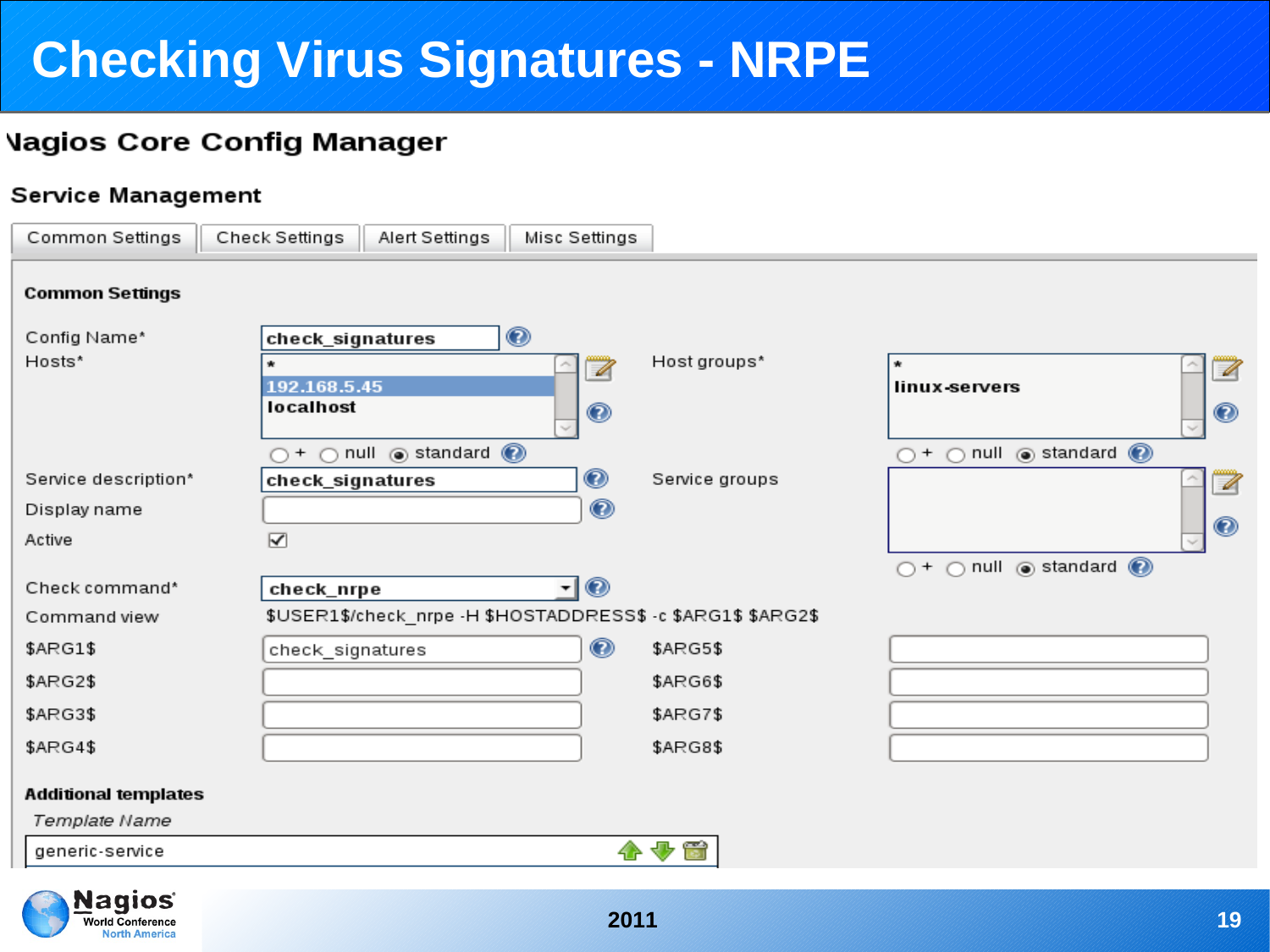### **Checking Virus Activity - NRPE**

```
Command Definition
define command{
command name check nrpe
command line $USER1$/check nrpe -H $HOSTADDRESS$ -c $ARG1$
}
```
### **Service Definition**

```
define service{
       use qeneric-service
       host name \qquad \qquad mail
               service_description             Quarantine Status
               check_command                   check_nrpe!check_virus_activity
        }
```
### **NRPE Command**

```
command[check virus activity]=/usr/local/nagios/libexec/check virus activity
```
### **Bash Shell Script** #!/bin/bash vmail=\$(ls /var/virusmails | grep virus|wc -l) echo "Virus Activity \$vmail" exit 1

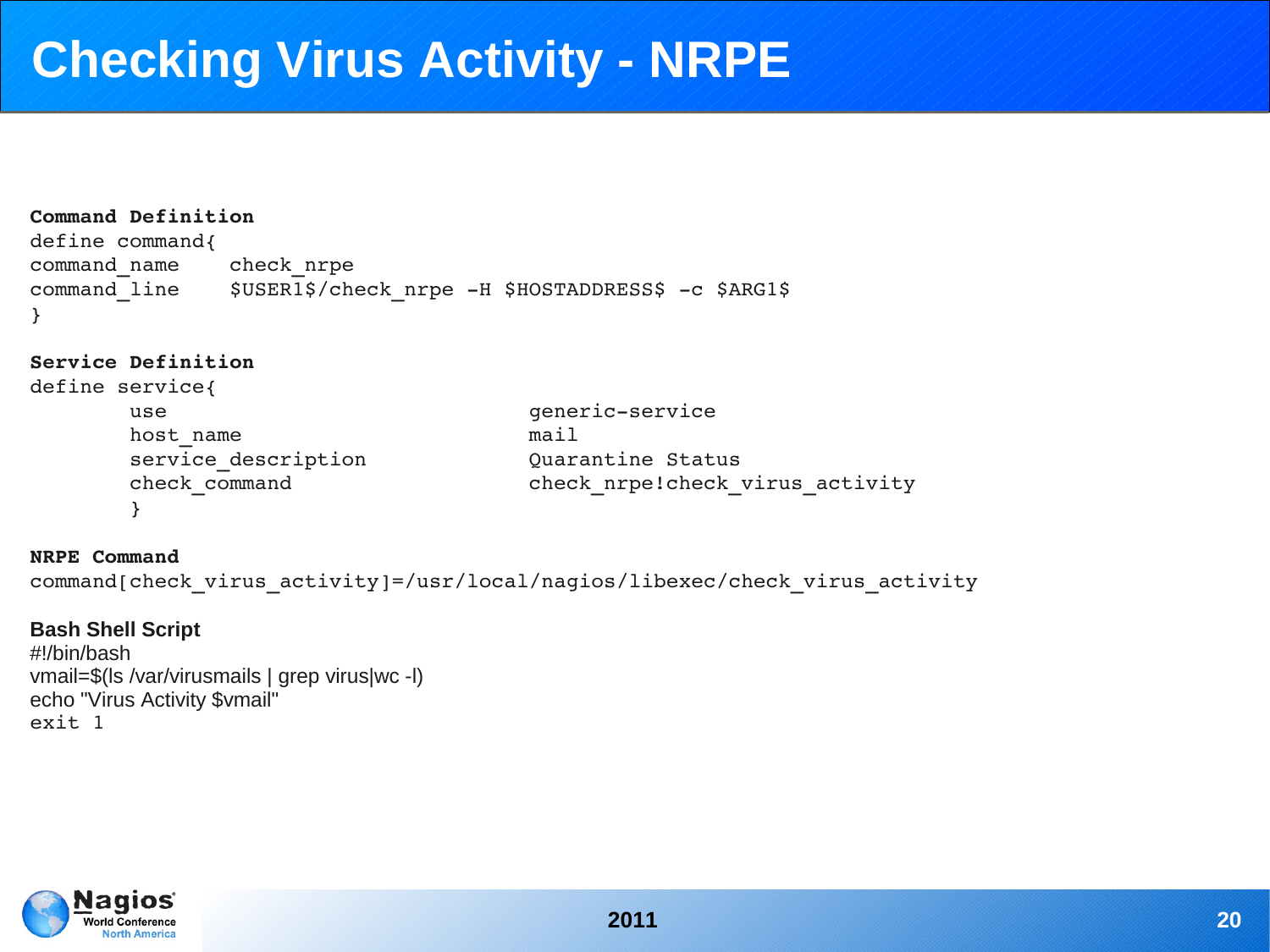## **Checking Quarantine - NRPE**

### **Command Definition**

define command{ command name check nrpe  $command$ line  $$USER1$/check$  nrpe -H \$HOSTADDRESS\$ -c \$ARG1\$ }

#### **Service Definition**

```
define service{
       use qeneric-service
       host name \qquad \qquad mail
               service_description             Quarantine Status
               check_command                   check_nrpe!check_virusmail
        }
```
#### **NRPE Command**

```
command[check_virusmail]=/usr/local/nagios/libexec/check_virusmail
```
#### **Bash Shell Script**

```
#!/bin/bash
```

```
vmail=\frac{5}{1s} / var/virusmails | prep virus|wc -1)vmail date=$(ls -1 /var/virusmails | green virus | awk -F' ' '{print $6, $7, $8}'|tail -1)if [ "$vmail" eq 0 ]
then
echo "No Viruses in Quarantine"
stateid=0
else
echo "Viruses Detected!!! Last Virus Captured $vmail_date"
stateid=1
fi
exit $stateid
```
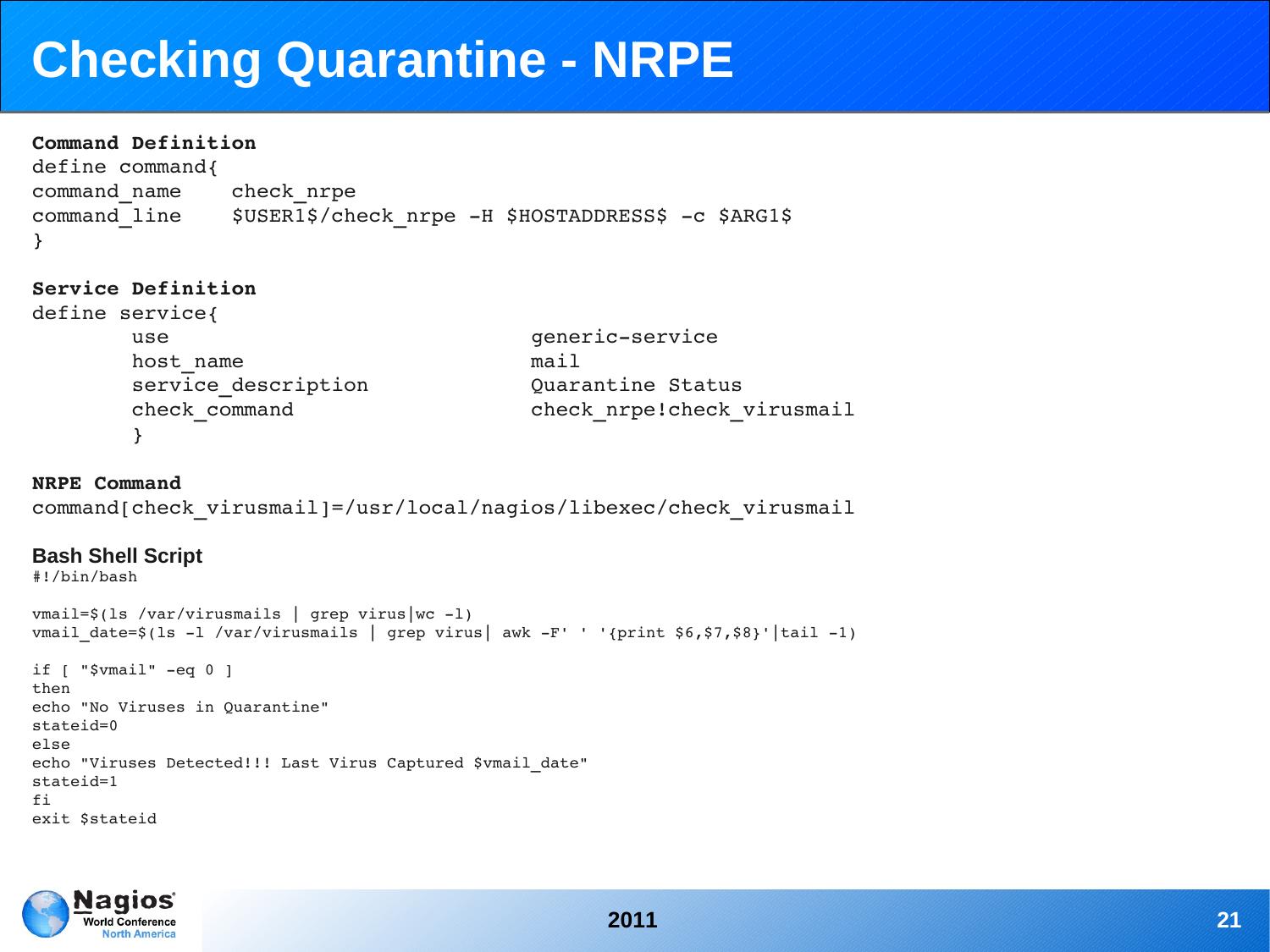# **Monitor Email Delivery – Perl Plugin**

# **Delivery Confirmation to INBOX**

Verify that mail was is deliverable.

# **Delivery Confirmation: Read Header**

Read mail header to verify delivery.

### **Delivery Confirmation: Read Header/Content** Read header and content to verify readability.

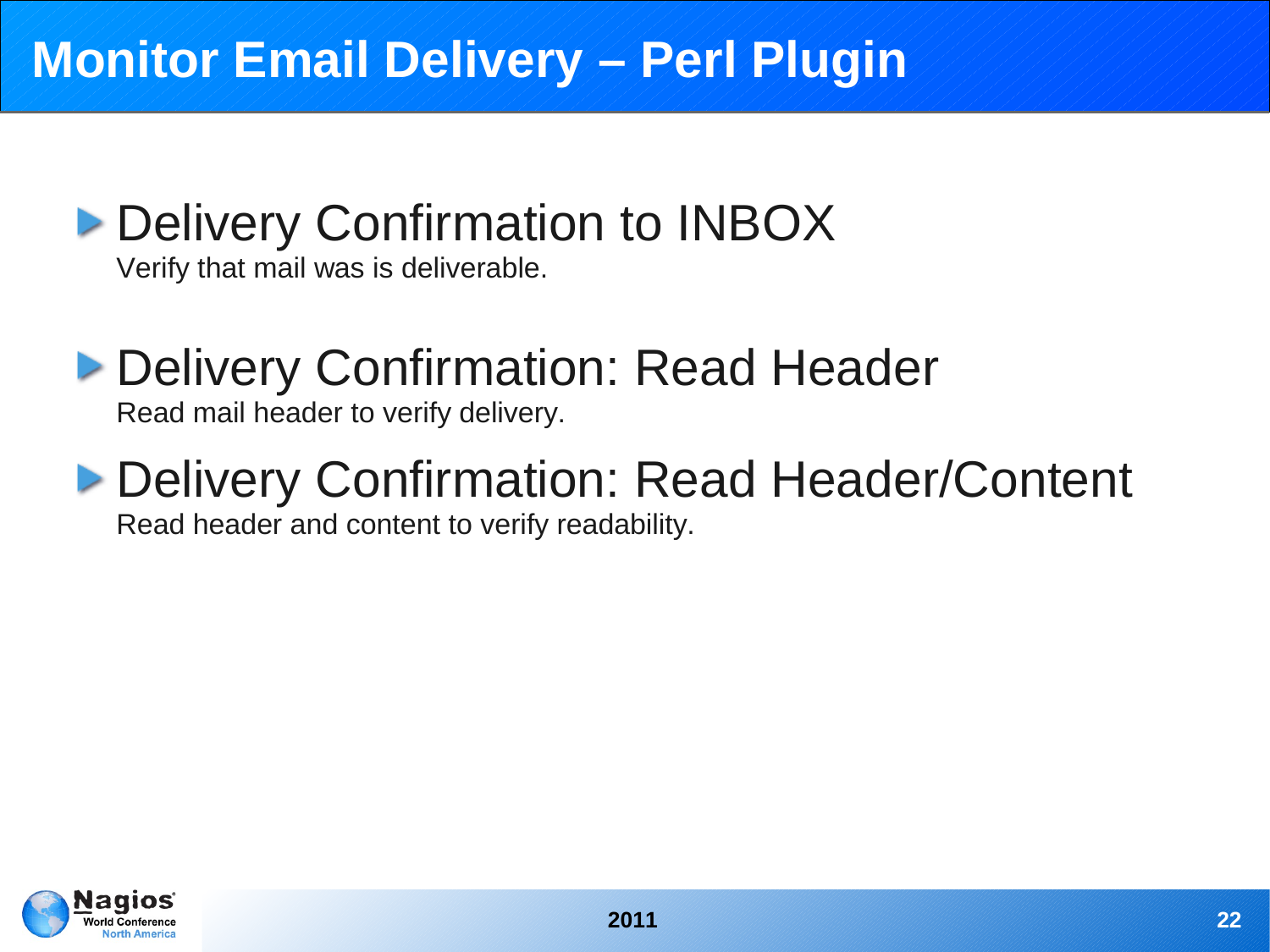# **Checking Mail Delivery**

### **Nagios Core Config Manager**

### Service Management

| Common Settings             | Check Settings                                          | Alert Settings                                         | Misc Settings  |                |                                                                                                    |
|-----------------------------|---------------------------------------------------------|--------------------------------------------------------|----------------|----------------|----------------------------------------------------------------------------------------------------|
| <b>Common Settings</b>      |                                                         |                                                        |                |                |                                                                                                    |
| Config Name*                | check_email_imap                                        |                                                        | $\circledcirc$ |                |                                                                                                    |
| Hosts*                      |                                                         |                                                        | 4              | Host groups*   | ₽                                                                                                  |
|                             | 192.168.5.45<br>localhost                               |                                                        |                |                | linux-servers                                                                                      |
|                             |                                                         |                                                        | $\bullet$      |                | $\circledcirc$                                                                                     |
|                             | $\bigcirc$ +                                            | $\bigcirc$ null $\circledcirc$ standard $\circledcirc$ |                |                | $\bigcirc$ + $\bigcirc$ null $\circledcirc$ standard $\circledcirc$                                |
| Service description*        | check_email_imap                                        |                                                        | ◉              | Service groups |                                                                                                    |
| Display name                |                                                         |                                                        | $\bullet$      |                |                                                                                                    |
| Active                      | $\overline{\mathbf{v}}$                                 |                                                        |                |                | $\circledcirc$                                                                                     |
|                             |                                                         |                                                        |                |                | $\bigcirc$ + $\bigcirc$ null $\circledcirc$ standard $\circledcirc$                                |
| Check command*              | check_email_imap                                        |                                                        | $\neg$         |                |                                                                                                    |
| Command view                | $\sim$ $\sim$ $\sim$ $\sim$ $\sim$ $\sim$ $\sim$ $\sim$ |                                                        |                |                | \$USER1\$/check_imap_receive -H 192.168.5.45 --username tom --password linux23 -s ALL --nodownload |
| \$ARG1\$                    |                                                         |                                                        | ◉              | \$ARG5\$       |                                                                                                    |
| \$ARG2\$                    |                                                         |                                                        |                | \$ARG6\$       |                                                                                                    |
| \$ARG3\$                    |                                                         |                                                        |                | \$ARG7\$       |                                                                                                    |
| \$ARG4\$                    |                                                         |                                                        |                | \$ARG8\$       |                                                                                                    |
|                             |                                                         |                                                        |                |                |                                                                                                    |
| <b>Additional templates</b> |                                                         |                                                        |                |                |                                                                                                    |
| Template Name               |                                                         |                                                        |                |                |                                                                                                    |
| generic-service             |                                                         |                                                        |                | 小小岗            |                                                                                                    |
|                             |                                                         |                                                        |                |                |                                                                                                    |

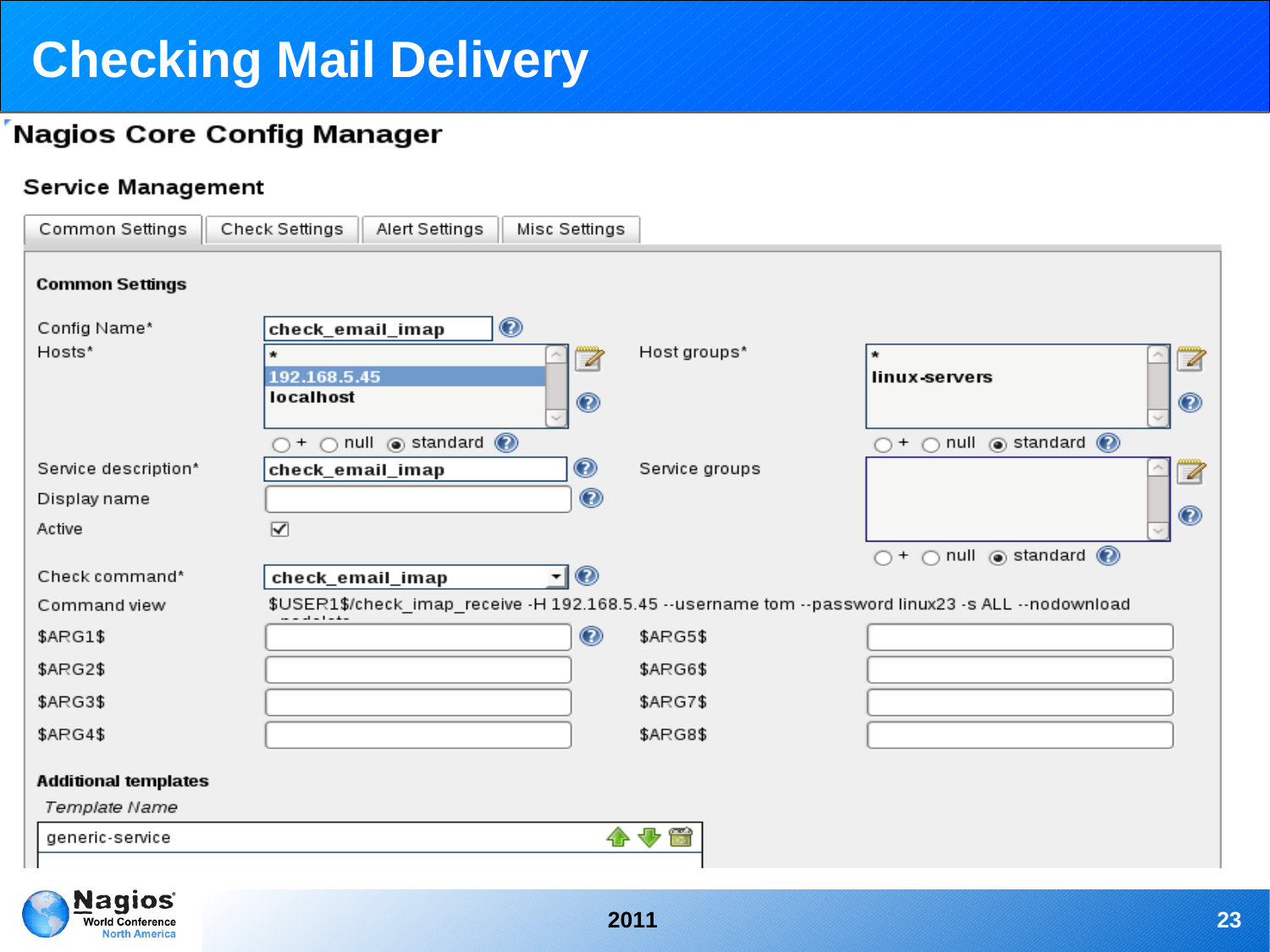# **Checking Email Delivery**

### **Nagios Core Config Manager**

### **Command Management**

| Command*      | check_email_imap<br>w                                                                                                                          |
|---------------|------------------------------------------------------------------------------------------------------------------------------------------------|
| Command line* | $ \text{\$USER1\$/check\_image}$ receive -H 192.168.5.45 --username tom --password linux23 -s ALL --nodownload $ \text{\textcircled{}}\rangle$ |
| Command type  | Ø<br>check command                                                                                                                             |
| Active        |                                                                                                                                                |
| Save<br>Abort | * required                                                                                                                                     |

# Create Command

Whenever you use your own script, you will need to create a command to access the script.

# **Create Check**

This example "hard codes" the check until you know it works, then add arguments.

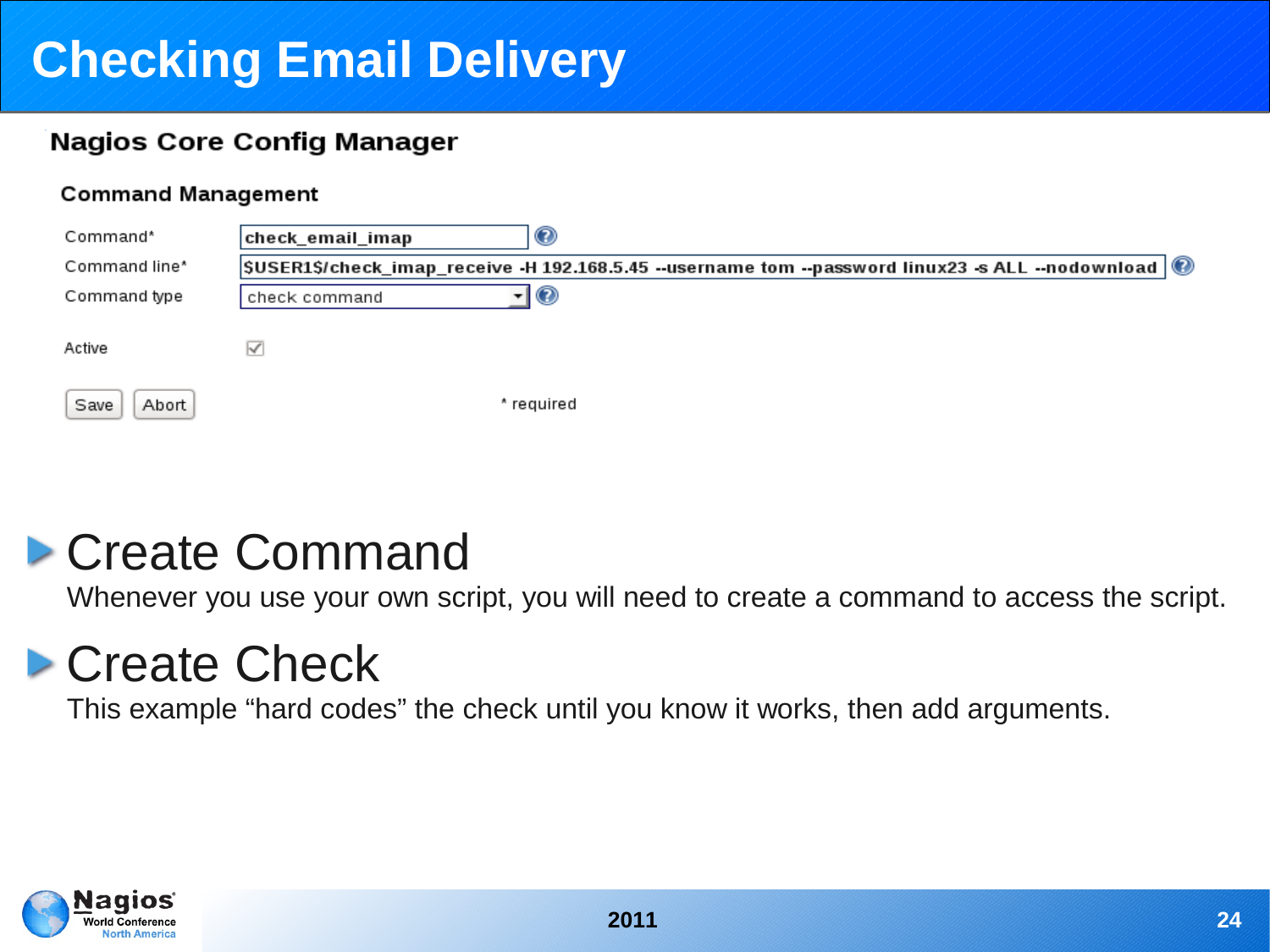### **Monitor with SSH Proxy: Secure Communication**

# Amavis -SNMP

- ▶ Reinjection Port -SNMP
- ▶ Spamassassin SNMP
- **> Virus Signatures**
- **D** Quarantine Status
- **Number of Viruses Captured**

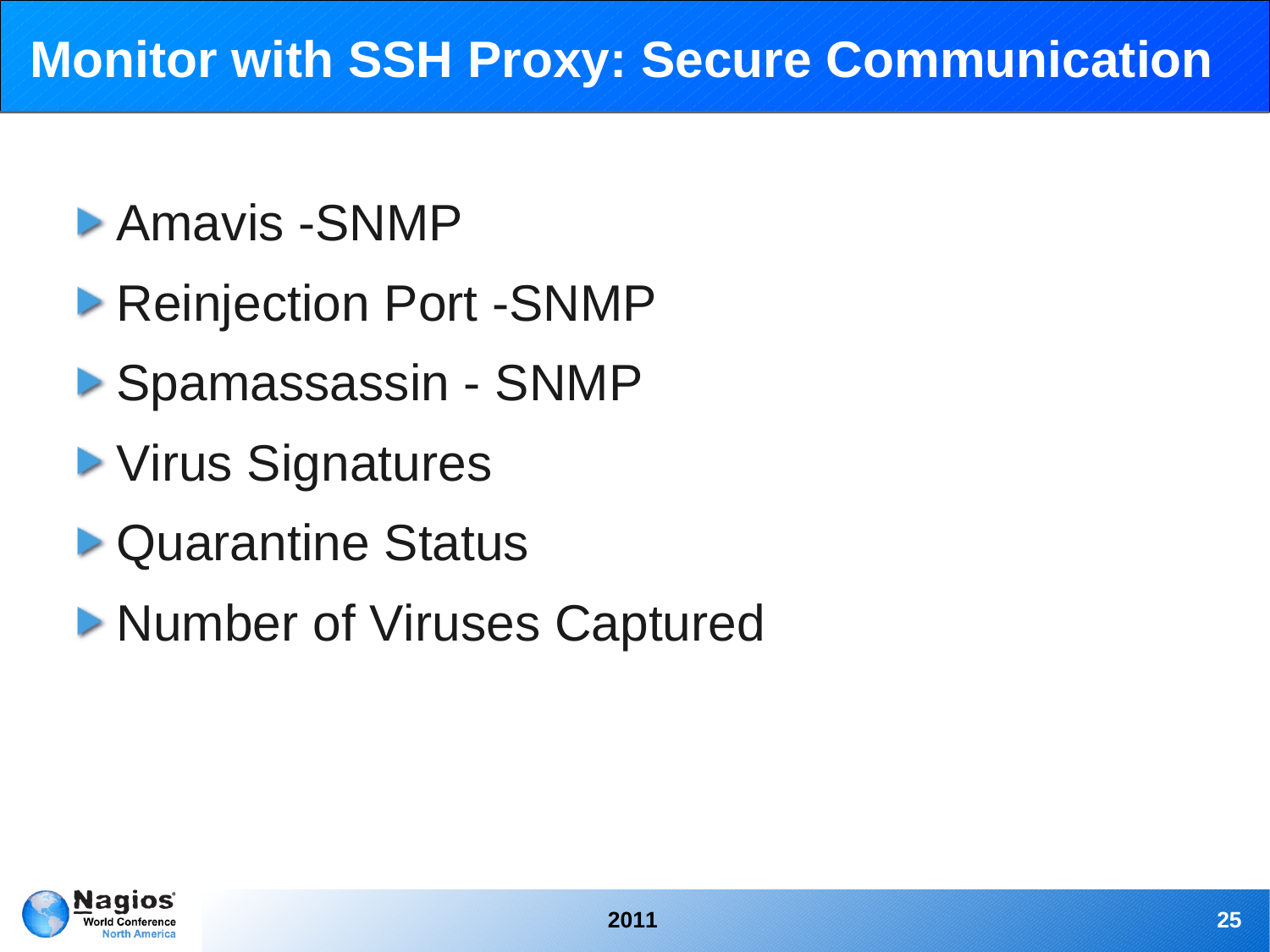This wizard monitors the remote host using SSH to execute the plugins and scripts.

### **Monitoring Wizard - Step 1**

Monitoring wizards quide you through the process of monitoring devices, ser You can find additional configuration wizards for Nagios XI at Nagios Exchant

Download and install the SSH Proxy wizard. Once it is installed select the wizard from the list.

Generic Network Device<br>Monitor a generic IP network device.



Printer Monitor an HP JetDirect® compatible network printer.

Monitor a device, service, or application using SNMP.

**SNMF** 

**SNMP** 

SSH Proxy<br>Monitor a remote Linux/Unix server using SSH. **SSH** 

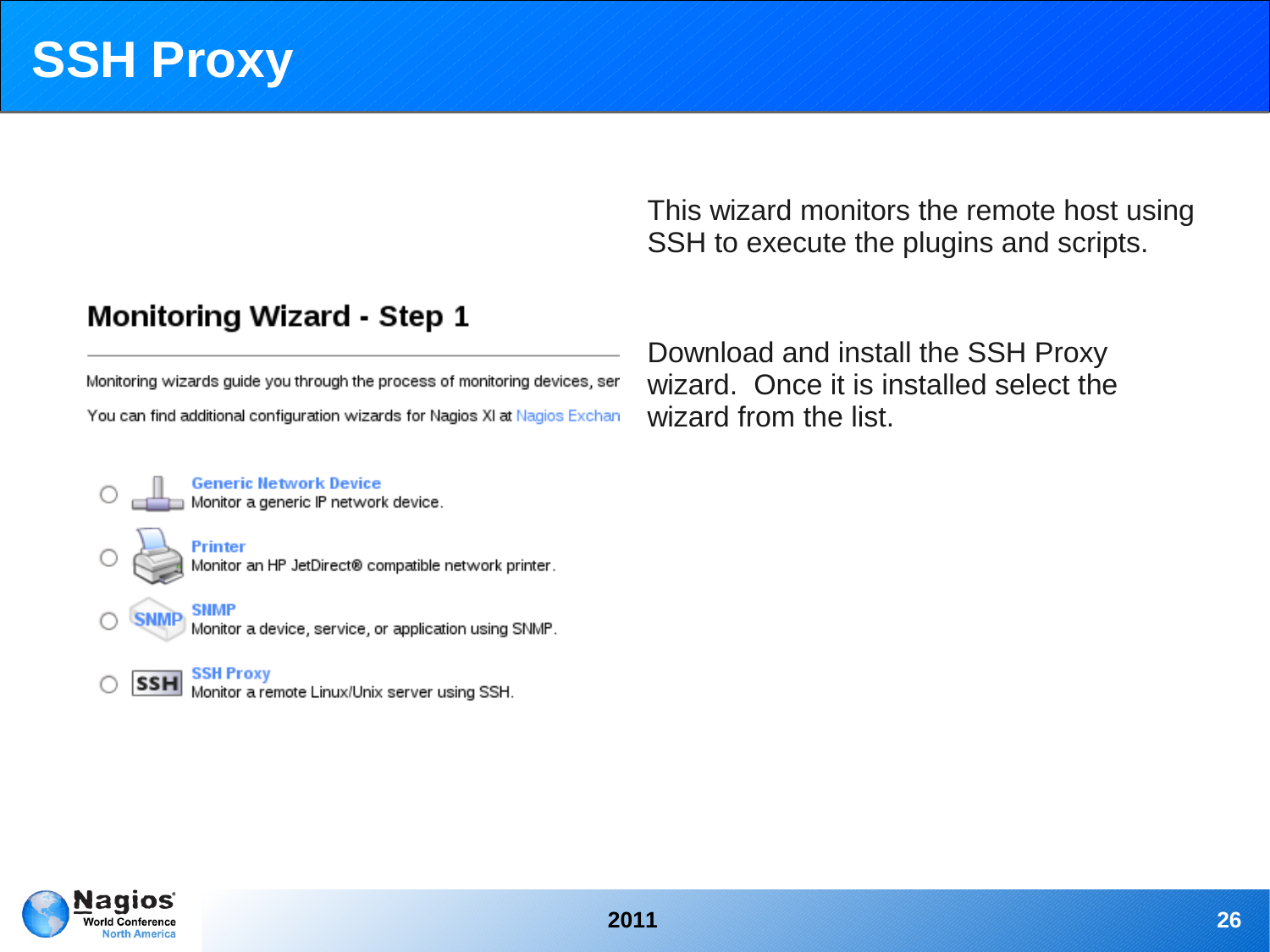In Step 2 you will need to add an IP Address or fully qualified domain name. You will also need to select the operating system of the machine you will connect up to using SSH.

### **SSH Proxy Monitoring Wizard - Step 2**

**SSH** 

**Server Information** 

IP Address:

mail.linuxtrainingcenters.com

Linux - CentOS

The IP address or FQDNS name of the server you'd like to monitor.

Operating System:

The operating system running on the server you'd like to monitor.

 $\hat{\mathcal{L}}$ 

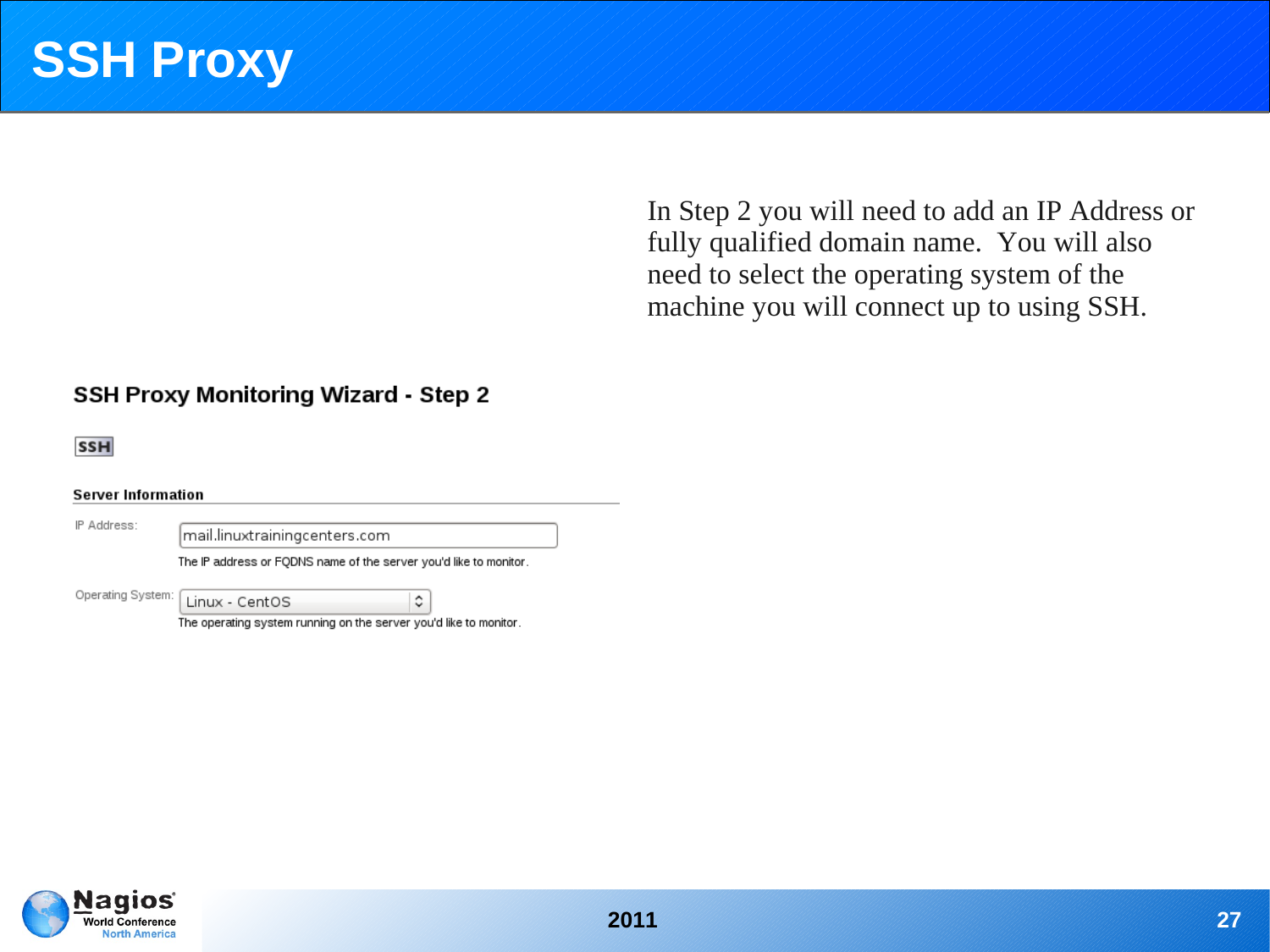In Step 2 you will need to add an IP Address or fully qualified domain name. You will also need to select the operating system of the machine you will connect up to using SSH.

### **SSH Proxy Monitoring Wizard - Step 2**

**SSH** 

**Server Information** 

IP Address:

mail.linuxtrainingcenters.com

Linux - CentOS

The IP address or FQDNS name of the server you'd like to monitor.

Operating System:

The operating system running on the server you'd like to monitor.

 $\hat{\mathcal{L}}$ 

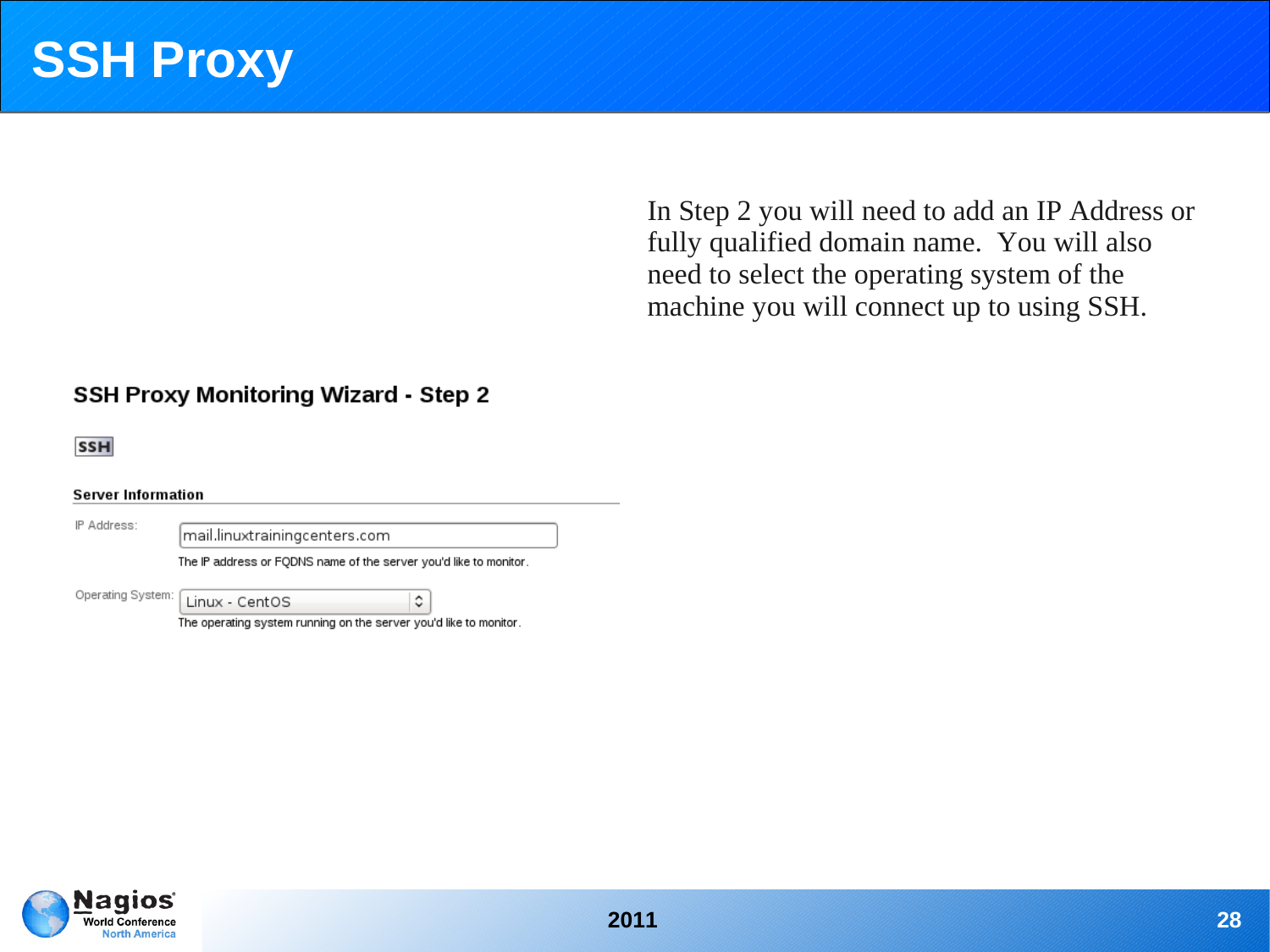

 $\overline{\phantom{a}}$ 

#### **Server Details**



#### **Server Metrics**

Specify which services you'd like to monitor for the server.

#### Ping  $\overline{\mathbf{v}}$

Monitors the server with an ICMP "ping". Useful for watching network latency and general uptime.

#### **SSH Commands**

Specify any remote commands that should be executed/monitored on the server using SSH.

|                         | <b>Remote Command</b>                           | Display Name            |
|-------------------------|-------------------------------------------------|-------------------------|
| 罓                       | //usr/local/nagios/libexec/check_amavis         | Amavis:Virus Protection |
| $\overline{\mathbf{v}}$ | //usr/local/nagios/libexec/check_spamassassin   | Spamassassin            |
| 罓                       | //usr/local/nagios/libexec/check_reinjection    | Reinjection Port        |
| 罓                       | //usr/local/nagios/libexec/check_signatures     | Virus Signatures        |
| 罓                       | //usr/local/nagios/libexec/check_virus_activity | Virus Activity          |
| ☑                       | //usr/locla/nagios/libexec/check_virusmail      | ∣Virus Mail Level       |

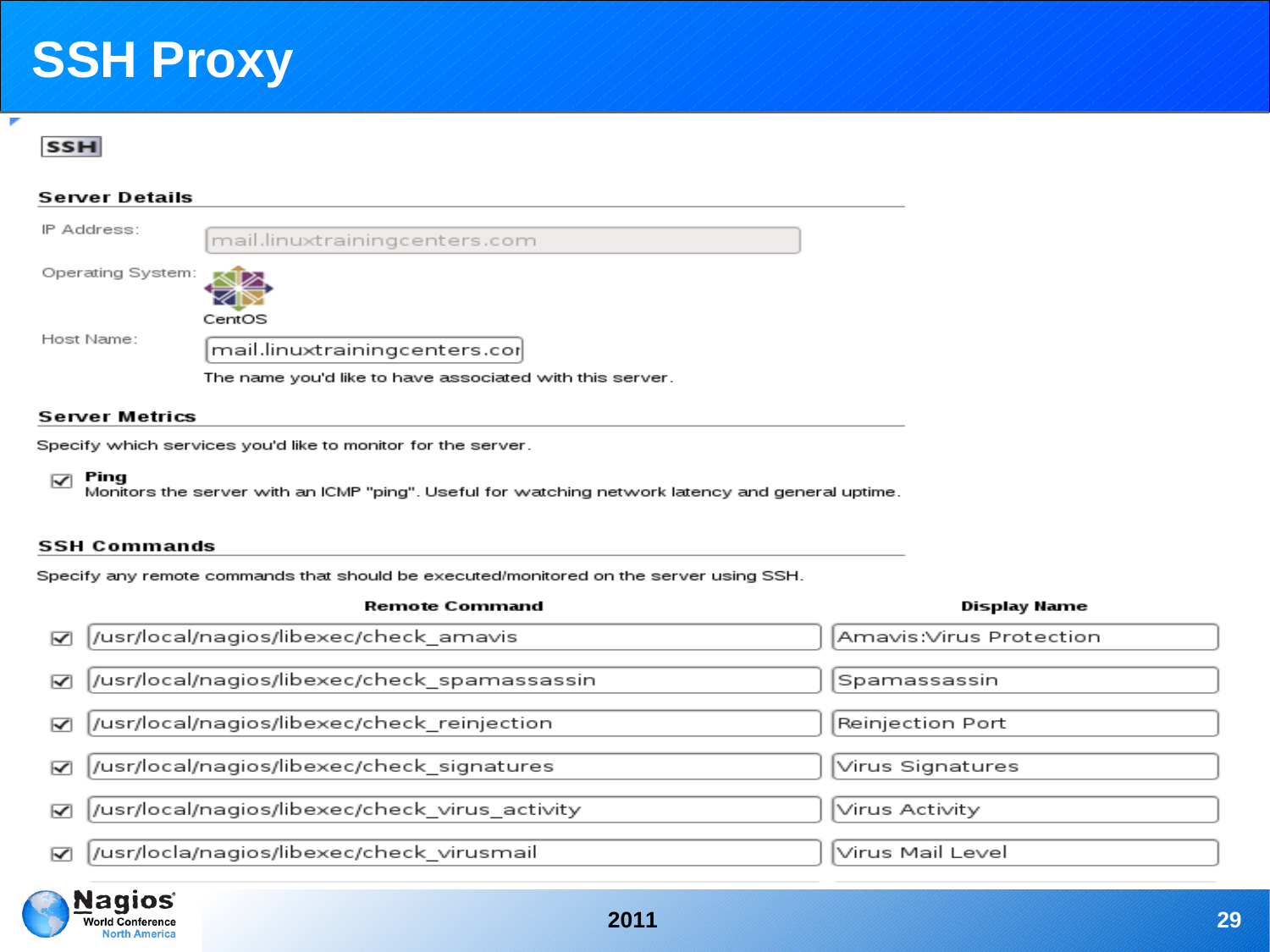### **Nagios Core Config Manager**

### Service Management

| Common Settings                              | Check Settings<br>Alert Settings<br>Misc Settings                  |                |                                                                     |
|----------------------------------------------|--------------------------------------------------------------------|----------------|---------------------------------------------------------------------|
| <b>Common Settings</b>                       |                                                                    |                |                                                                     |
| Config Name*                                 | mail.linuxtrainingcente $ {\mathcal{O}} $                          |                |                                                                     |
| Hosts*                                       | U                                                                  | Host groups*   | $\star$<br>4                                                        |
|                                              | localhost                                                          |                | linux-servers                                                       |
|                                              | mail.linuxtrainingcenters.con<br>$\bullet$                         |                | $\bullet$                                                           |
|                                              | $\bigcirc$ null $\circledcirc$ standard $\circledcirc$<br>$\cap$ + |                | $\bigcirc$ + $\bigcirc$ null $\circledcirc$ standard $\circledcirc$ |
| Service description*                         | ◉<br><b>Amavis: Virus Protection</b>                               | Service groups | $\mathscr{A}$                                                       |
| Display name                                 | ◉                                                                  |                |                                                                     |
| Active                                       | $\overline{\mathbf{y}}$                                            |                | ◉                                                                   |
|                                              |                                                                    |                | $\bigcirc$ + $\bigcirc$ null $\circledcirc$ standard $\circledcirc$ |
| Check command*                               | $\circledcirc$<br>check_xi_by_ssh<br>▾∥                            |                |                                                                     |
| Command view                                 | \$USER1\$/check_by_ssh -H \$HOSTADDRESS\$ \$ARG1\$ \$ARG2\$        |                |                                                                     |
| \$ARG1\$                                     | $\circledcirc$<br> cal/nagios/libexec/check_amavis"                | \$ARG5\$       |                                                                     |
| \$ARG2\$                                     |                                                                    | \$ARG6\$       |                                                                     |
| \$ARG3\$                                     |                                                                    | \$ARG7\$       |                                                                     |
| \$ARG4\$                                     |                                                                    | \$ARG8\$       |                                                                     |
| <b>Additional templates</b><br>Template Name | -C "/usr/local/nagios/libexec/check_amavis"                        |                |                                                                     |
| generic-service                              |                                                                    | ۵<br>⊕         |                                                                     |

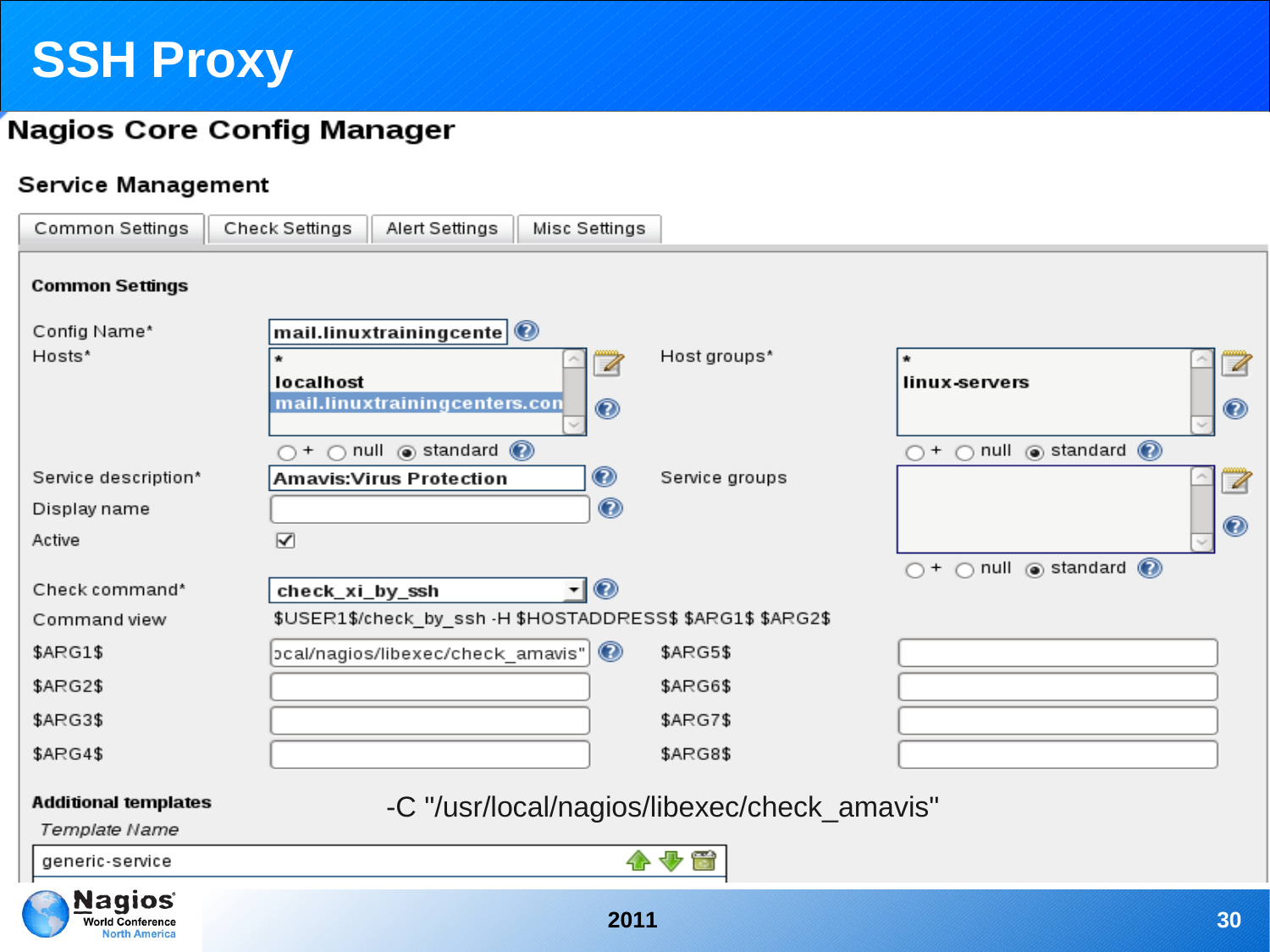### **SSH Proxy – Creating Keys**

The key to getting the whole thing to work is setting up the passwordless login ability of the nagios user. On the XI box login as the nagios user:

```
su – nagios
cd /home/nagios
ssh-keygen
```
Use ENTER to select all options as you want to take default locations and you want a password that is empty(be sure to set up the security requirements listed below). On the host to be monitored follow the same steps. Then on the XI server, log in as nagios and go to the ssh directory.

```
su – nagios
cd /home/nagios/sssh
cp id_rsa.pub nagios_key
scp nagios key nagios@remote client:/home/nagios/.ssh/nagios key
```
You copy the public key to a different name, otherwise you will wipe out the public key on the remote client. Now log into the remote client as nagios and move to the /home/nagios/.ssh directory. Execute these commands:

```
cat nagios key > authorized keys
chmod 600 authorized_keys
```
 $ls -1$ -rw------- 1 nagios nagios 394 Sep 14 16:24 authorized keys  $-rw$ ------ 1 nagios nagios 1671 Sep 14 16:18 id rsa  $-rw-r-r-1$  nagios nagios 418 Sep 14 16:18 id rsa.pub

You should now be able to log in to the remote host from Nagios XI without a password.